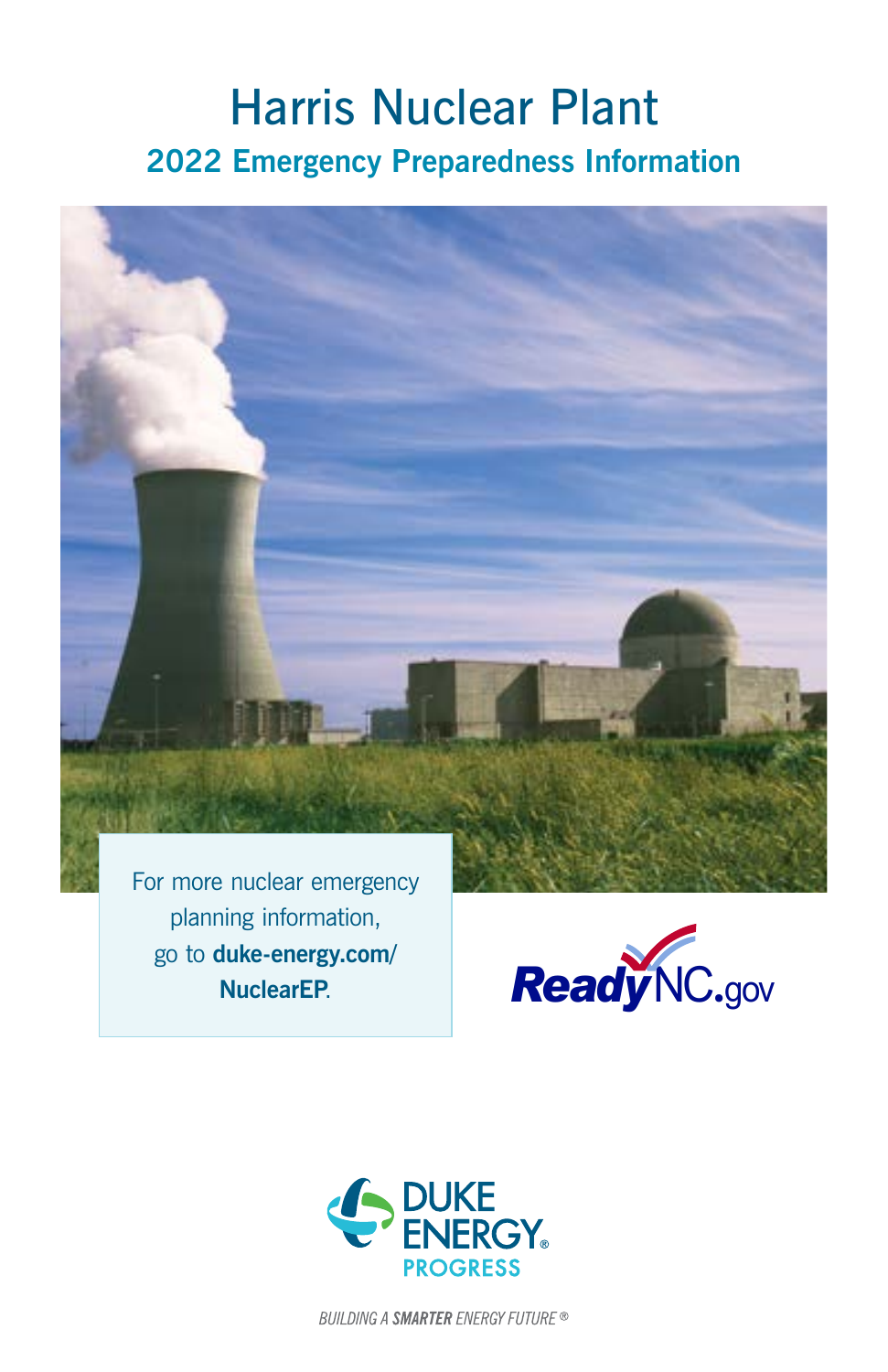## Siren Tests

Emergency warning sirens are tested regularly to ensure they work properly. Testing is part of normal maintenance. No public action is necessary. The tests take place at specific dates and times (listed below) to minimize inconvenience for plant neighbors.

If you hear sirens and are not sure if it is a test or an emergency, tune to a local radio or television station listed in this guide. During an emergency, these stations stop regular programming to provide information to the public. It is important to note that sirens may not necessarily be heard inside homes or businesses.

**Remember, hearing a siren does NOT mean you should evacuate.** Local radio and television stations will provide information and instructions on what to do.

### 2022 Siren Test Dates

### **Quarterly full-volume tests (5-30 seconds)**

Jan. 12, April 13, July 13

### **Annual full-volume tests (3 minutes)**

Oct. 12

Regularly scheduled siren testing takes place on Wednesdays. Additional testing may occur at other times as part of ongoing maintenance.

## Emergency Alert Stations

These radio stations will participate in Emergency Alert System (EAS) announcements in the event of an emergency. If you hear two threeminute-long siren blasts, tune to one of the following stations for information:

### 94.7 WQDR-FM 105.1 WDCG-FM NOAA Weather Radio – All Hazards

Other radio and television stations also may broadcast information and instructions in an emergency.

### Tone Alert Radios

Residents within a 5-mile radius of the Harris Nuclear Plant are given tone alert radios. These radios can be activated by the National Weather Service to notify residents of emergencies, such as severe weather or a problem at the Harris Nuclear Plant.

Always keep the radio plugged in where you can hear the alarm – especially while sleeping. Should the alarm sound, press the WEATHER bar/ button on top of the radio to receive instructions. If there is an emergency, you should also tune to a radio/TV station for more details.

The pamphlet you received with your radio explains how it works. If you have questions about your radio, please call our customer service center at 919.508.5400 or 800.452.2777.

## Tone Alert Radio Tests

Tone alert radios are tested every Wednesday around noon. To determine whether the alarm is a test or an emergency, press the WEATHER bar/ button after the alarm sounds. The message that follows the alarm tells you if it is an emergency or a test. If it is an emergency, the message will tell you what to do.

## About These Emergency Plans

This guide contains important emergency planning information for people who live within 10 miles of our nuclear power plants (also known as the emergency planning zones or EPZs). The information was developed by state and local officials in conjunction with Duke Energy and is updated annually. The guide provides basic information about radiation and how to prepare for a nuclear emergency. State and county officials and Duke Energy want you to be prepared and to know what to do in the unlikely event of an emergency at one of our nuclear plants.

### **Nuclear Power and Public Safety**

Nuclear power plants are designed and operated with an uncompromising commitment to safety and security – and are among the most secure facilities in the world. Our first priority is to ensure the continued health and well-being of the public and our employees. Nuclear plants have:

- ¡ Multiple layers of safety systems and structures designed to protect both the plant and the community from the release of radiation
- ¡ Reactor safety systems with separate, redundant backup systems to provide additional protection and reliability
- ¡ Containment buildings made of reinforced concrete and steel designed to withstand tremendous forces such as hurricanes, tornadoes and earthquakes
- **Plant employees who are highly skilled, experienced and continuously trained**
- ¡ Comprehensive emergency plans and procedures that are well-practiced
- ¡ Specially trained and equipped security forces that monitor and control access to the plant 24 hours a day
- Comprehensive security plans that are managed by the on-site security force
- ¡ Physical security systems, including razor wire, concrete barriers, state-of-the-art intrusion detection systems, sophisticated monitoring systems and more

## Preparing for an Emergency

It is a good idea to prepare ahead of time for any emergency situation. Your family may not be together when an emergency strikes, so it's important to discuss what you will do in different situations. Consider details such as how you will get to a safe place, contact each other or get back together. Preparing now will help you respond more quickly in any emergency. The **[ReadyNC.gov](http://ReadyNC.org)** website is a good resource to help you create a family emergency plan.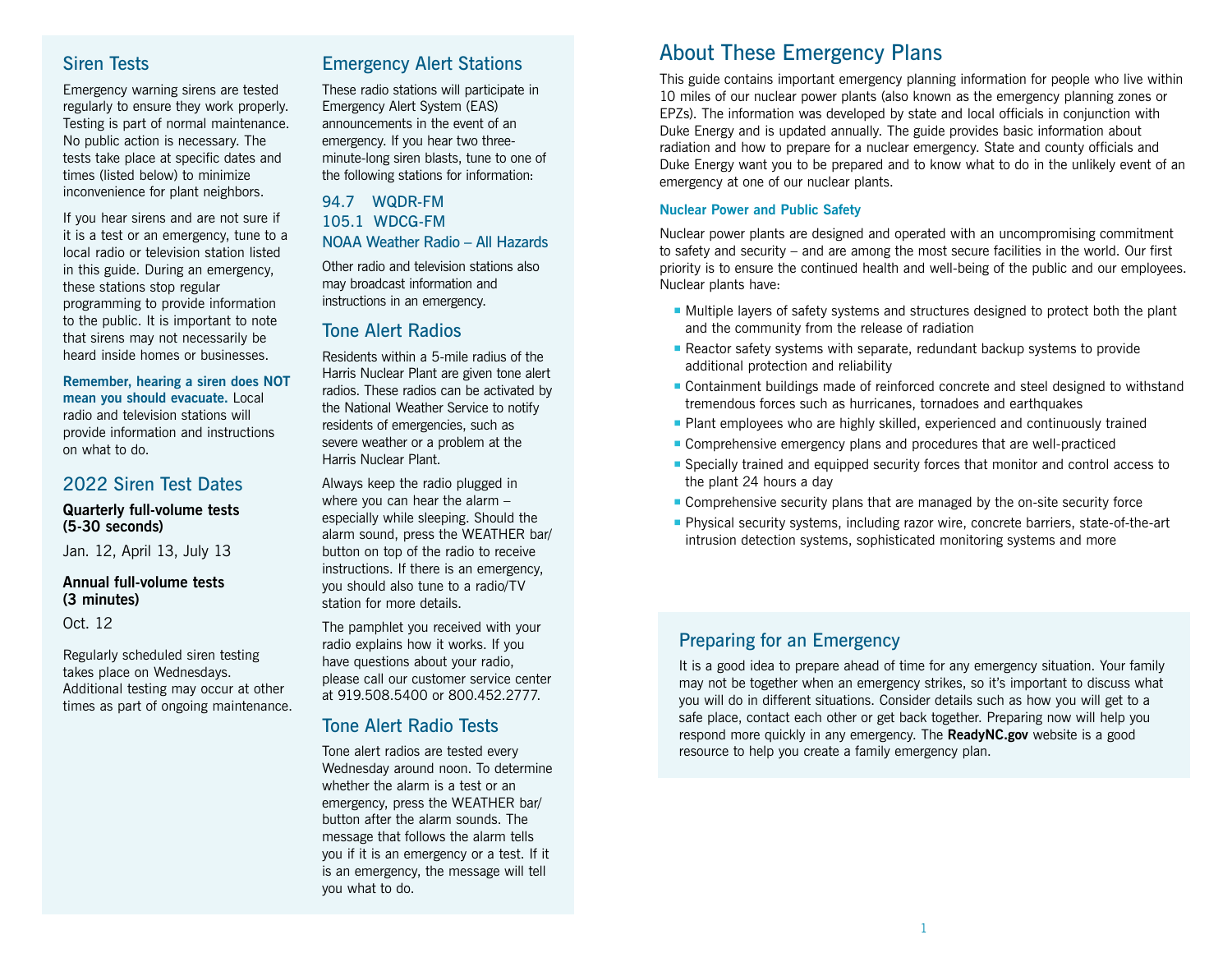### Emergency Kit

Keep an emergency kit in a special place that the whole family can easily locate. Your kit should include important items such as:

- This emergency planning guide
- Two changes of clothing
- Blankets/sleeping bag
- Toiletries: soap, toothbrush, toothpaste and towels
- Medications
- Baby needs: formula, food and diapers
- Important personal documents, credit cards/checkbook/cash and insurance cards
- **E** Identification
- **Portable radio, flashlight, batteries and cellphone/charger**
- Bottled water and food for several days

## Emergency Notifications

#### **How will I know there is an emergency?**

Sirens are the primary outdoor warning system for alerting the public of an emergency. In the unlikely event of an emergency at the nuclear plant, Duke Energy would immediately notify federal, state and local authorities. County authorities could activate pole-mounted sirens located throughout the plant's 10-mile EPZ.

If you hear a siren and are not sure if it is a test of the system or an emergency, check your guide for scheduled test dates. If it is not a scheduled siren test day, check social media for updates from Duke Energy or emergency officials, and tune in to a local EAS television or radio station. **Hearing a siren does not mean you should evacuate.** Follow the instructions provided by emergency management officials, and stay tuned to a local radio or television until the emergency is over.

Local fire, police and emergency officials may patrol affected areas within the EPZ broadcasting information via loudspeakers and/or go door to door to ensure residents are aware of the situation. Officials will use any means necessary (e.g., boats, loudspeakers, etc.) to alert those on waterways and in recreational areas.

Some of your neighbors may need assistance in an emergency. Please check on them and ensure they are aware of the emergency and have emergency plans in place. For those who may require special assistance, please refer to the **Special Assistance** section of this guide.

## What to Do in an Emergency

If there were an emergency at the nuclear plant, state and county officials would provide information about what actions to take. It is important to stay calm and to follow instructions provided by state/county officials. You may be told to take one of the following actions.

### **Go Inside/Stay Inside**

During a security-related or other type of event, state and county officials may tell you to go inside a building (house, office, etc.) and stay there until officials say it is safe to come out. In these types of events, the danger would not be due to radiation, but rather another issue.

### **Shelter in Place**

If there is an emergency at the plant with the possibility of a release of radiation, you may be instructed to shelter in place. Guidelines for sheltering in place include:

- 1. Go indoors and close all windows and doors. Turn off fans, heating and air conditioning that draw in outside air. Close all air intakes. Place your home or car system in internal recirculation, if possible.
- 2. Bring your pets inside. To protect livestock, read the **Agricultural Information** section of this guide.
- 3. The food, water and milk supplies already inside your home are safe to eat/drink.
- 4. If possible, go to a room or basement with no or few windows.
- 5. Remain inside, and stay tuned to your EAS station (radio/television) for additional instructions from emergency management officials.
- 6. If necessary, send brief text messages they often get through when networks are overwhelmed. Limit non-emergency calls to conserve battery power and free up wireless networks for vital communications.
- 7. If you must go outside, place a damp cloth over your nose and mouth to help keep you from breathing in some radioactive material.

### Public Protective Actions

If there were an emergency at the nuclear plant, state and county officials would provide information about what actions to take. It is important to stay calm and to follow instructions provided by state/county officials. You may be told to:

- 1. Go inside and stay inside
- 2. Shelter in place
- 3. Evacuate
- 4. Take potassium iodide (KI)

Based on the event, sometimes staying inside is safer than evacuating. Emergency officials have the most current information, so follow their instructions.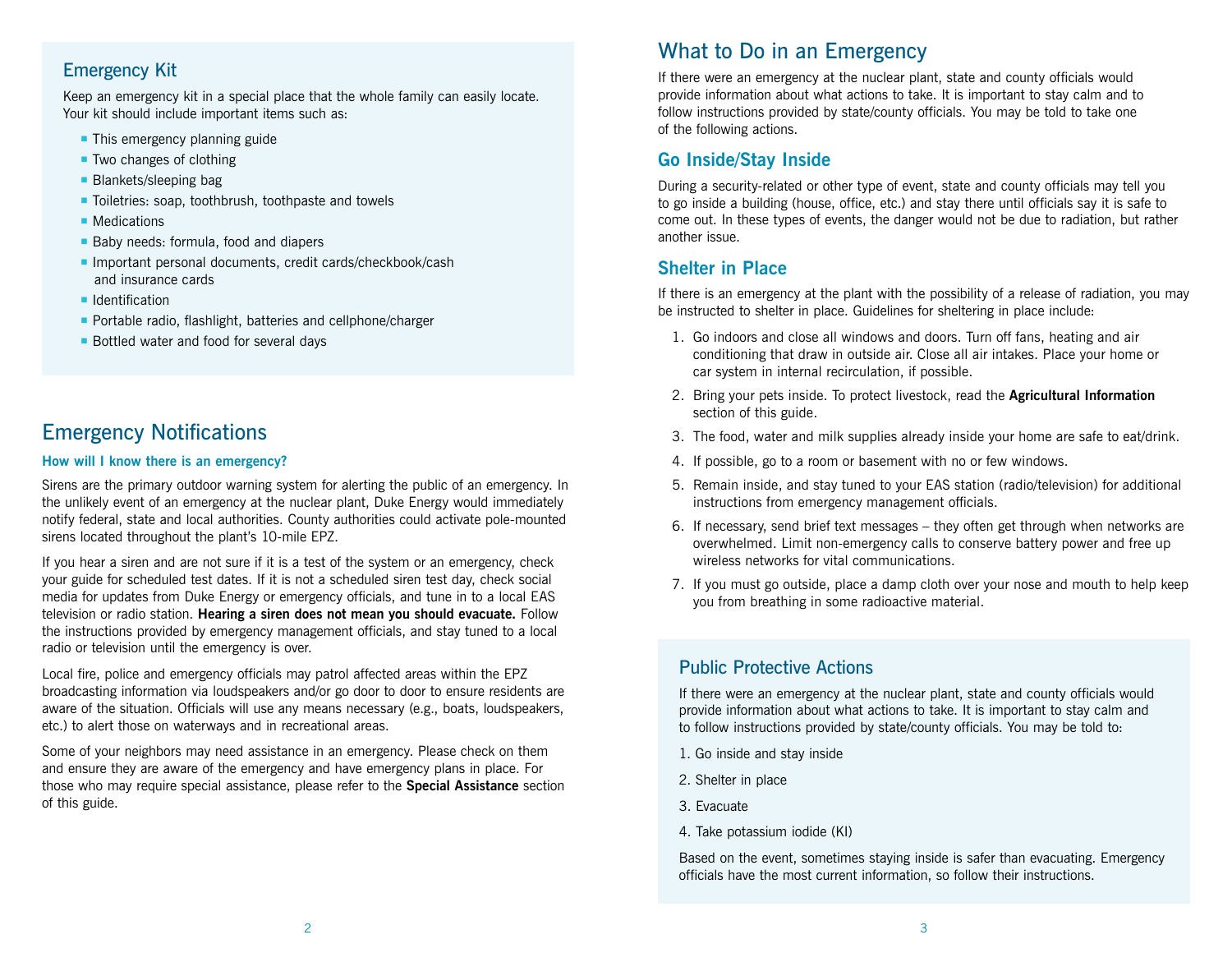### **Evacuate**

Under certain circumstances, people in specific zones might be asked to evacuate. **If you need help during an evacuation, contact your county emergency management office listed at the back of the guide.** 

#### **Guidelines for evacuation include:**

- 1. Do not try to take all of your belongings with you. You may be away from home for a few hours or a few days. Pack only critical items like jewelry, cash, financial paperwork/information (e.g., insurance policies), irreplaceable items, etc.
- 2. Ensure appliances and faucets are off. Lock all doors and windows.
- 3. If you are unfamiliar with routes to travel, refer to the Evacuation Routes and Shelters for the General Public section.
- 4. Get into your vehicle and close all windows and vents. Do not use the car's air conditioner or heater unless you can recirculate the air inside. Do not draw in fresh air.
- 5. As you drive, stay tuned to a local EAS station for more information.
- 6. Follow the evacuation route to your designated reception center/evacuation shelter. **If you are not instructed to evacuate, stay off the roads to ensure emergency personnel can readily respond.**
- 7. **It is important to go to the designated centers/shelters listed at the back of this guide to sign in – even if you do not plan to stay there.**
	- a. These facilities provide guidance related to registration, radiological monitoring and decontamination, assistance in contacting others, directions to congregate care centers, reuniting of families and other general information that may be needed during an evacuation. Congregate care centers provide shelter, food, water, showers/toilets and emergency medical assistance and are typically managed by service organizations such as American Red Cross.
	- b. Radioactive contamination on you would be removed by washing. This process is known as decontamination. Decontamination is very important because it reduces radiation exposure to you and others.
	- c. You can stay at a designated facility after you register, or you may stay with friends or relatives outside the established restricted area.
	- d. Service animals (those trained to benefit people with disabilities) are welcome and will be accommodated at these facilities. For guidance on pets, see the section on Pets and Agricultural Information.

## When Children Are in School

### **What should I do if my children are in school?**

If your children attend schools within the 10-mile EPZ, **do not** try to pick them up at their schools during an emergency evacuation. Schools will follow their relocation procedures to protect your children's health and safety. Your children will be cared for at the facility by school and county officials until you arrive.

Review the designated facilities where children would be taken in the event of an emergency. **Note:** These may be different from the centers/shelters listed for the zone where you live. The chart shows the schools within the 10-mile EPZ, the zones where they are located and the facilities where children would be taken in the event of an emergency.

**In the event of a relocation, parents should only pick up students at their designated pickup facilities.** Children who live in the 10-mile EPZ and attend a school outside the EPZ will be kept at their schools by school officials until they are picked up by their parents.

**If your children are ever left alone, make sure they know what to do in an emergency. Children should know their zone and be familiar with your family plan.**

### Classification of Emergencies

The Nuclear Regulatory Commission (NRC) defines four emergency classifications that could occur at a nuclear power plant. Duke Energy would contact federal, state and local authorities in each of the following situations:

### **Unusual Event**

This is the least serious of the four emergency classifications and involves a potential minor operational/security event. There is no impact to the public and no public action is needed.

### **Alert**

This is the second in increasing significance and involves an operational/security event that may affect safety at the plant. There is no impact to the public. Emergency officials may prepare emergency centers and will share information with the public as needed.

### **Site Area Emergency**

This is the third in increasing significance and involves a major operational/security event that could affect plant safety. Sirens may sound to alert the public to listen to local radio/television stations for information. Radioactivity levels outside of the plant should not exceed federal guidelines.

### **General Emergency**

This is the most serious of the four emergency classifications and involves a serious operational/security event. Sirens may sound. Emergency officials would take action to protect the public. Local radio/television stations would provide instructions for those in the affected areas. Radioactivity levels outside of the plant may exceed federal guidelines. Those affected may be told to go inside and stay inside, shelter in place, evacuate and/or take potassium iodide (KI).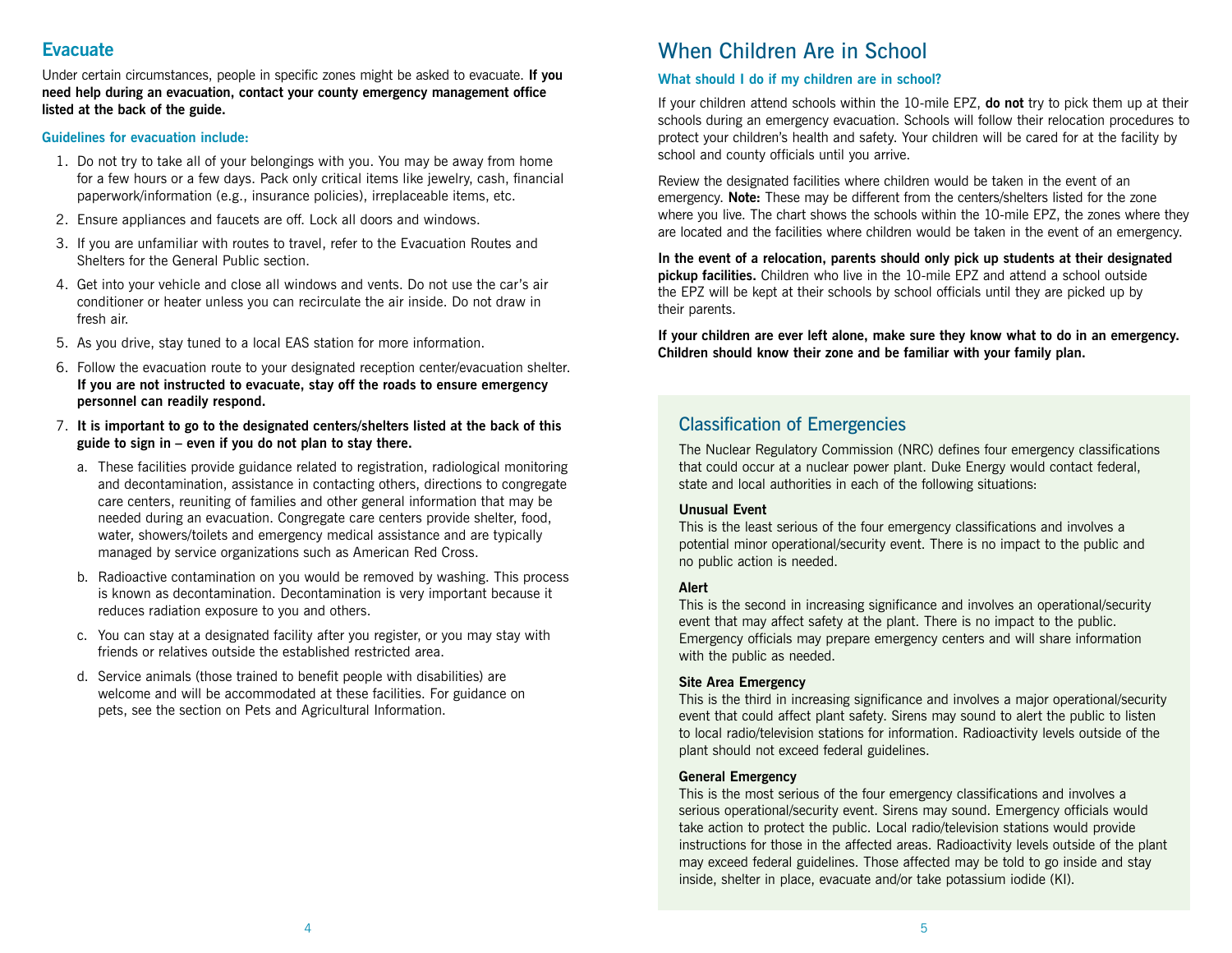## When Special Assistance Is Needed

### **What if I need help during an emergency?**

During an emergency, county emergency management officials will assist people who need transportation or who have special/functional needs. People living within the 10-mile emergency planning zone of the nuclear power plant should receive a **Request for Special Assistance** card in the mail to fill out and return.

If you did not receive a Request for Special Assistance card **and** you live within the 10-mile emergency planning zone, please contact your county emergency management office. This information, which must be updated yearly, assists county officials in meeting your needs. County officials will manage this information in a confidential manner.

You should fill out the special assistance card if you or someone in your home:

- **Example 15 deaf or hard of hearing and uses TDD equipment or requires assistance** with daily activities
- $\blacksquare$  Is confined to bed and requires a caretaker for assistance
- Requires a ventilator (breathing machine)
- **E** Is visually impaired and cannot drive a car
- Has cognitive issues such as loss of memory, speech, judgment, reasoning or emotional control
- Needs a ride and is unable to find one
- Experiences other problems that would require additional assistance during an evacuation

If you have neighbors with access/functional needs, please reach out and help them as needed. Do not pick up individuals in nursing homes, rest homes or hospitals. Officials will care for these individuals and take those needing medical care to hospitals and special-care facilities outside the 10-mile EPZ.

### Emergency Planning Zones

If there were an emergency at the nuclear power plant, it is unlikely that everyone within the 10-mile area surrounding the plant would be affected. The areas affected would depend on weather conditions and the nature of the emergency.

**Refer to the map included in this guide.** You will see that the 10-mile area around the plant is divided into zones called emergency planning zones (EPZ). Each zone is marked with a letter designation.

**Find the zone(s) where you live, work and/or go to school.** By knowing your zone, you can quickly identify if you are in the zone affected by an emergency. For example, people in some zones may be instructed to stay inside or evacuate, while people in other zones may not be affected at all.

Look at the charts to find the reception center/evacuation shelter for your zone(s). Locate it on the map included in this guide. This is where you would go if you were instructed to evacuate.

## Pets and Agricultural Information

### **What should I do with my pet during an emergency?**

Pet owners are responsible for the care and well-being of their pets. The best way to protect pets from exposure to radiation is to bring them inside as soon as possible. If evacuating with your pet(s), be aware that special arrangements may be needed to safely accommodate them. When including animals in your family emergency plan, it is important to check with your county emergency management office to determine what measures may or may not be available at your assigned reception center/evacuation shelter. Some counties may arrange alternate holding facilities for pets away from human shelter sites. However, service animals (those trained to benefit people with disabilities) are welcome and will be accommodated at all evacuation shelters. **If you must leave pets at home, place them indoors with food and water. Do not give pets potassium iodide unless prescribed by a veterinarian,** since KI may be toxic/poisonous to animals. For questions about animal health, always consult your veterinarian. You can find additional guidance at **[ReadyNC.gov](http://ReadyNC.org)**.

### **What about livestock and agricultural products?**

Information for farmers and livestock owners on preparing for and responding to a radiological emergency is available from the state. Residents may download or request a copy of this information by contacting their local Cooperative Extension office. The web address and contact information may be found in the Important Contact Information at the end of this guide.

### Exit Routes During an Evacuation

To find your recommended primary evacuation route, review the information in the Evacuation Routes and Shelters for the General Public section.

While the indicated route is your recommended route, routes may change based on road conditions, weather and/or construction. To assist you in evacuating the area, updated information and routes would be announced on local radio/TV and through social media. Law enforcement officials also would manage traffic during evacuation events.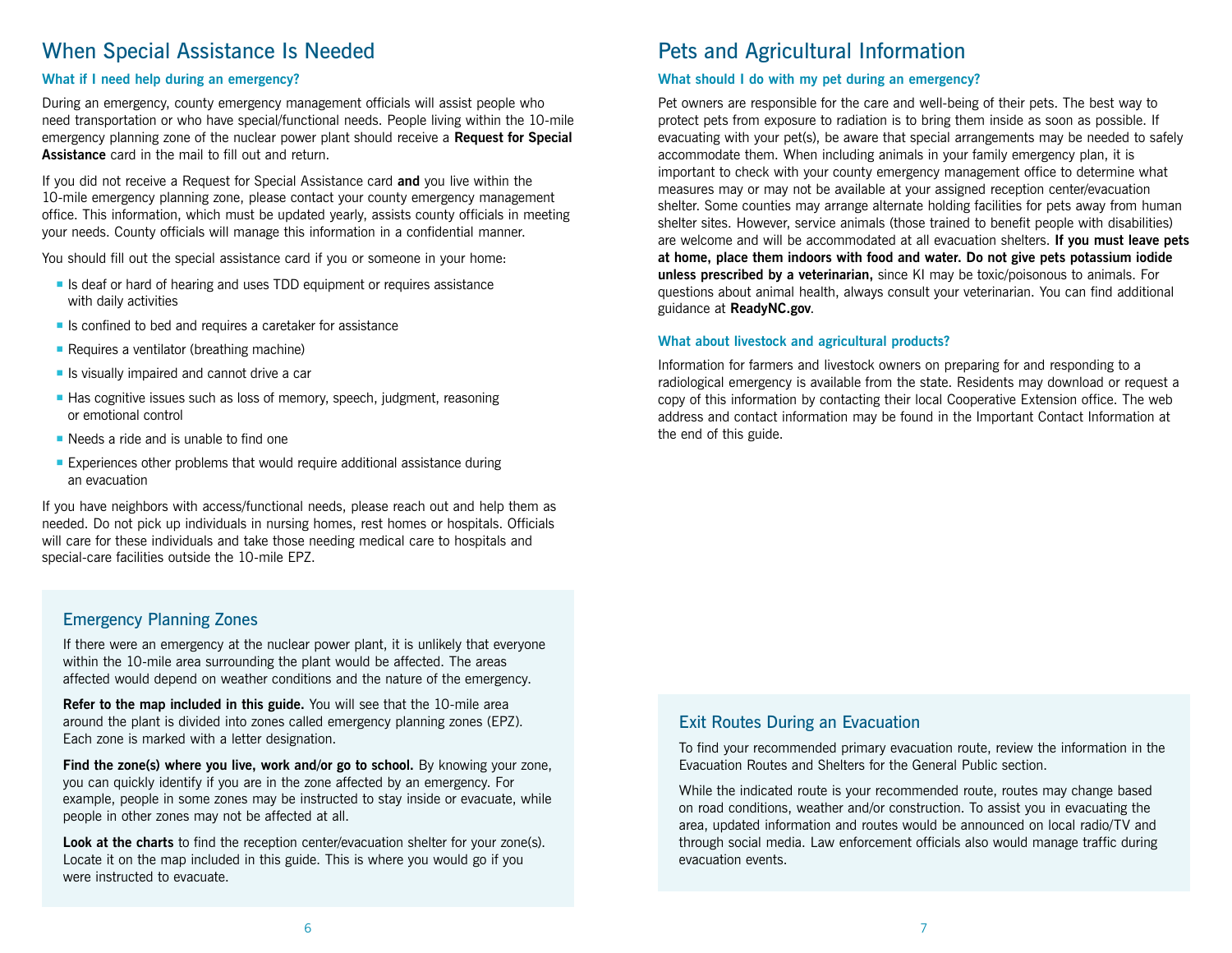## About Nuclear Power and Radiation

**Radiation is a natural part of our environment.** We are constantly exposed to radiation from the world around us – this is called background radiation. Sources of background radiation include the sun, the air we breathe, soil, plants, building materials and even our own bodies. We also are exposed to man-made sources of radiation like medical and dental X-rays, smoke detectors and television sets. Exposure to extremely large amounts of radiation can be harmful, even fatal. The amount of radiation given off in the normal operation of a nuclear plant is very small, smaller, in fact, than the amount of radiation received on a coast-to-coast airplane trip.

#### **Radiation from common sources**



### **Protecting yourself from radiation**

Nuclear emergency plans are designed to protect you in the unlikely event of an emergency at a nuclear plant. State and local governments have guidelines to address the need for protection from radiation. These guidelines require protective actions for the public at levels far below those that can make you sick. State and local officials would provide instructions to protect you if radiation levels at or above those guidelines were expected.

You can be exposed to radiation/radioactive materials in several common ways:

- $\blacksquare$  In the air or on the ground.
- $\blacksquare$  On skin, hair or clothing exposure will be reduced by washing off the radioactive material.
- **Example 1** Breathing/swallowing exposure can be prevented by not consuming food that may be contaminated. Exposure will stop when the radioactive material stops giving off radiation or when your body eliminates it.

### Types of Radiation

There are three major types of radiation:

#### **Alpha**

The least penetrating type of radiation; cannot penetrate skin; can be stopped by a piece of paper; is an internal hazard if swallowed, breathed in or absorbed.

#### **Beta**

Moderately penetrating; can penetrate several layers of skin and sensitive tissue; is a hazard to lens of eyes; can be stopped by a thin piece of aluminum; is a hazard if swallowed or inhaled.

#### **Gamma**

Highly penetrating; can travel many feet in air and many inches into the human body; is a hazard if swallowed or inhaled; can be stopped by lead, water or concrete.

## How Nuclear Power Plants Make Electricity

Just like plants that burn coal and natural gas, nuclear plants produce electricity by boiling water to create steam, which turns a turbine to produce electricity. The difference is that nuclear plants create the heat needed to boil water through a process known as fission. Fission is the physical process of splitting an atom.

The uranium in a nuclear reactor is contained in small, hard ceramic pellets placed in long, vertical tubes (fuel rods), which are bundled together to create fuel assemblies. There are numerous fuel assemblies in a nuclear reactor.



### Potassium Iodide (KI)

Potassium iodide, also known as KI, is a nonprescription drug. KI may reduce or prevent your thyroid gland from absorbing radioactive iodine and is one protective action that may be recommended during a nuclear emergency.

KI does not provide protection from all radioactive materials and is not a substitute for evacuation or sheltering in place. **KI should only be taken at the direction of public health officials.**

KI is most effective if taken before exposure and is available to residents living or working within 10 miles of the plant through county health departments at no cost to the public. For more information, contact your state or county health department using the contact information found in the Important Contact Information section at the end of this guide.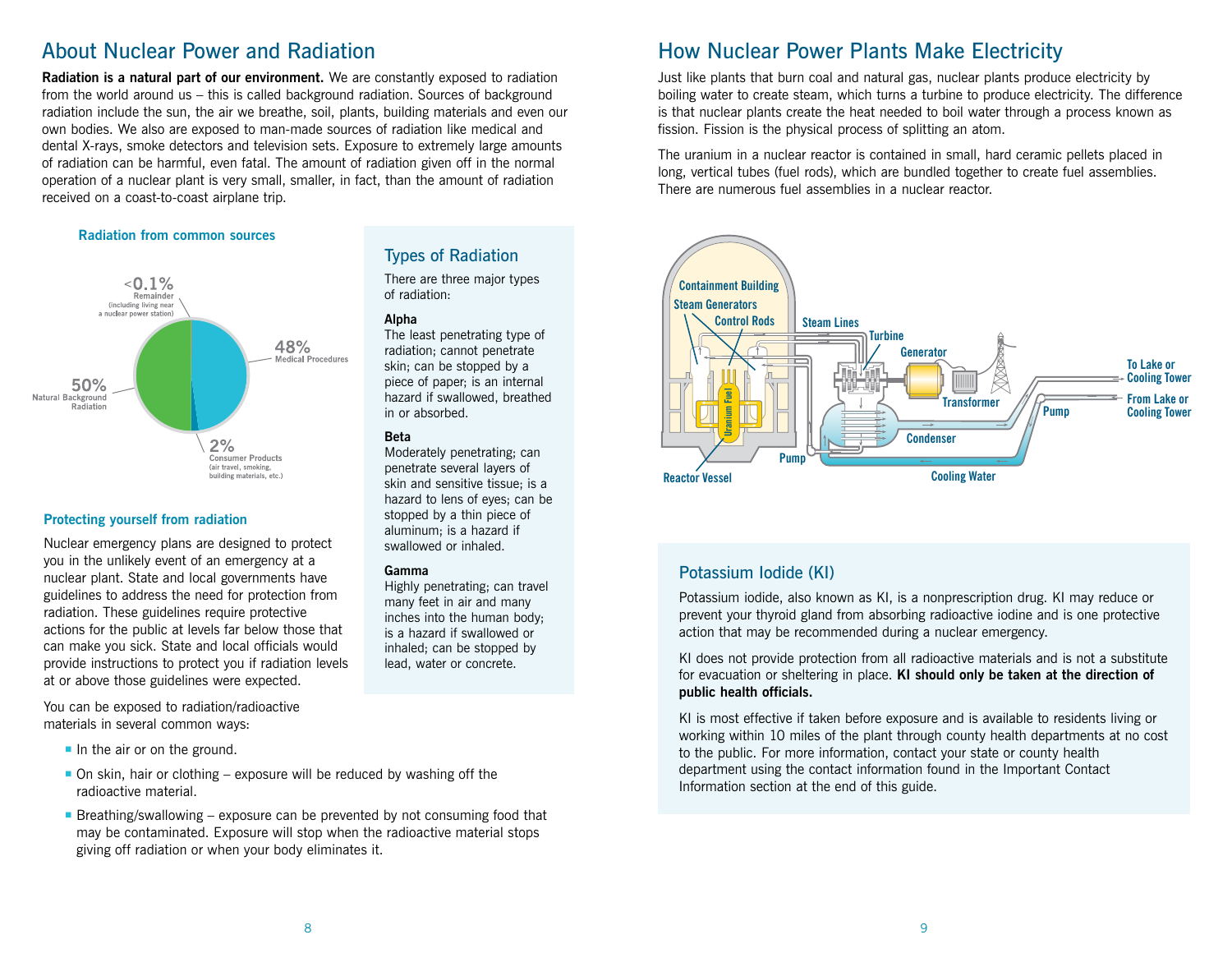## EPZ Schools and Relocation Schools

| <b>Facility</b>                         | $\overline{Z}$ one | <b>Relocation School</b>                 |
|-----------------------------------------|--------------------|------------------------------------------|
| <b>High Schools</b>                     |                    |                                          |
| Apex Friendship High School             | B                  | Garner High School (Garner)              |
| Apex High School                        | E                  | Green Level High School (Cary)           |
| Fuquay-Varina High School               | G                  | Garner High School (Garner)              |
| Holly Springs High School               | F                  | Southeast Raleigh High School (Raleigh)  |
| Seaforth High School                    | M                  | Northwood High School (Pittsboro)        |
| Southern Wake Academy                   | G                  | Garner High School (Garner)              |
| Thales Academy Jr/Sr High School        | B                  | Sanderson High School (Raleigh)          |
| <b>Middle Schools</b>                   |                    |                                          |
| Apex Friendship Middle School           | B                  | Garner High School (Garner)              |
| Apex Middle School                      | E                  | Leesville Road High School (Raleigh)     |
| Fuquay-Varina Middle School             | G                  | Millbrook High School (Raleigh)          |
| Holly Grove Middle School               | F                  | Southeast Raleigh High School (Raleigh)) |
| Holly Ridge Middle School               | F                  | Southeast Raleigh High School (Raleigh)  |
| Lufkin Road Middle School               | E                  | Leesville Road High School (Raleigh)     |
| St. Mary Magdalene Catholic School      | E                  | Cardinal Gibbons High School (Raleigh)   |
| <b>Elementary Schools</b>               |                    |                                          |
| Apex Elementary School                  | E                  | Sanderson High School (Raleigh)          |
| <b>Baucom Elementary School</b>         | E                  | Leesville Road High School (Raleigh)     |
| <b>Buckhorn Creek Elementary School</b> | G                  | Southeast Raleigh High School (Raleigh)  |
| Herbert Akins Road Elementary School    | G                  | Millbrook High School (Raleigh)          |
| <b>Holly Grove Elementary School</b>    | F                  | Southeast Raleigh High School (Raleigh)  |
| Holly Ridge Elementary School           | F                  | Knightdale High School (Knightdale)      |
| <b>Holly Springs Elementary School</b>  | F                  | Knightdale High School (Knightdale)      |
| Lincoln Heights Elementary School       | G                  | Millbrook High School (Raleigh)          |
| <b>Moncure Elementary School</b>        | M                  | Northwood High School (Pittsboro)        |
| The New School Inc. Montessori          | F                  | Southeast Raleigh High School (Raleigh)  |
| <b>Oakview Elementary School</b>        | F                  | Sanderson High School (Raleigh)          |
| <b>Olive Chapel Elementary School</b>   | E                  | Leesville Road High School (Raleigh)     |
| Pine Springs Preparatory School         | F                  | Knightdale High School (Knightdale)      |
| <b>Scotts Ridge Elementary School</b>   | E                  | Millbrook High School (Raleigh)          |
| Thales Academy (Apex)                   | E                  | Sanderson High School (Raleigh)          |
| Thales Academy (Holly Springs)          | F                  | Sanderson High School (Raleigh)          |

## EPZ Schools and Relocation Schools

| <b>Facility</b>                             | Zone | <b>Relocation School</b>                |  |  |  |  |
|---------------------------------------------|------|-----------------------------------------|--|--|--|--|
| <b>Child Care Centers</b>                   |      |                                         |  |  |  |  |
|                                             |      | Sanderson High School (Raleigh)         |  |  |  |  |
| Child care facilities will move children to |      | Southeast Raleigh High School (Raleigh) |  |  |  |  |
| the relocation school for the zone where    | G    | Garner High School (Garner)             |  |  |  |  |
| the child care facility is located.         | H    | Harnett Central Middle School (Angier)  |  |  |  |  |
|                                             |      | Northwood High School (Pittsboro)       |  |  |  |  |

Evacuation routes and an interactive EPZ map are also available at **[duke-energy.com/NuclearEP](http://duke-energy.com/NuclearEP)**.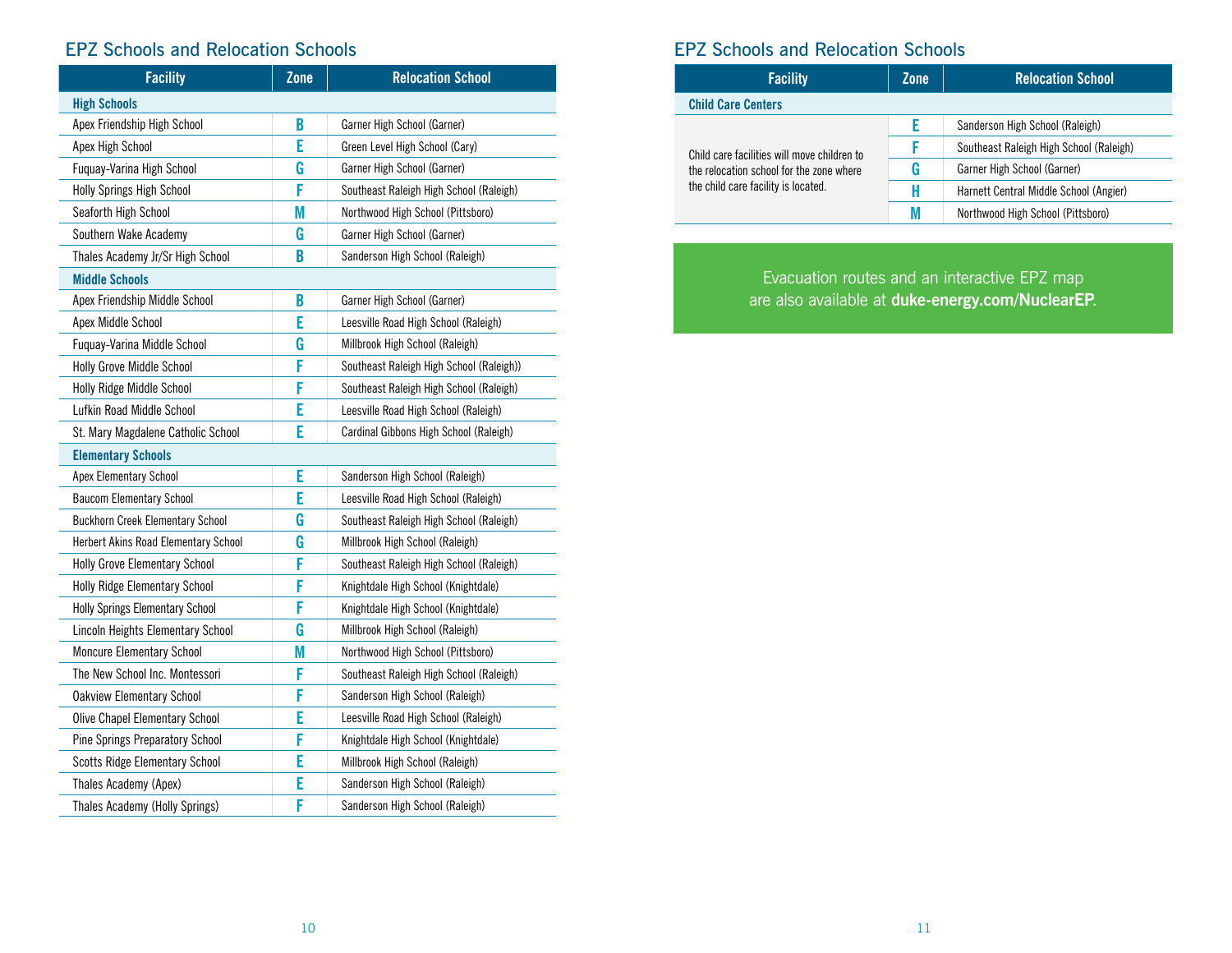| Zone                       | <b>Description</b>                                                                                                                                                                                                                                                                                                                                                                                                                                                                                                                                                                                                                                                                                                                                                                                                                                                                                                                                                                                                                       | <b>Primary Evacuation Route</b>                                                                                                                                                                                                                                                                                                                                                                                                                                                                                                                                                                                                                      | <b>Reception</b><br><b>Center</b>        |
|----------------------------|------------------------------------------------------------------------------------------------------------------------------------------------------------------------------------------------------------------------------------------------------------------------------------------------------------------------------------------------------------------------------------------------------------------------------------------------------------------------------------------------------------------------------------------------------------------------------------------------------------------------------------------------------------------------------------------------------------------------------------------------------------------------------------------------------------------------------------------------------------------------------------------------------------------------------------------------------------------------------------------------------------------------------------------|------------------------------------------------------------------------------------------------------------------------------------------------------------------------------------------------------------------------------------------------------------------------------------------------------------------------------------------------------------------------------------------------------------------------------------------------------------------------------------------------------------------------------------------------------------------------------------------------------------------------------------------------------|------------------------------------------|
| A<br><b>Wake</b><br>County | This portion of Zone A includes the community of<br>Bonsal southeast of Old US Hwy. 1. Within this<br>portion of Zone A is the Harris Nuclear Plant, and the<br>central portion of the Harris Lake. The northern<br>border of Zone A is Old US Hwy. 1 to Shearon Harris<br>to US Hwy. 1 (Claude E. Pope Memorial Hwy.) to New<br>Hill Holleman Rd. The eastern border is New Hill<br>Holleman Rd. from US Hwy. 1 (Claude E. Pope<br>Memorial Hwy.) to the eastern shore of Harris Lake.<br>The eastern border is the eastern lake shore south to<br>the Wake/Chatham county line. The southern and<br>western zone border is the Wake/Chatham county<br>line to Christian Chapel Church Rd. north to Old US<br>Hwy. 1.                                                                                                                                                                                                                                                                                                                   | Shearon Harris Rd. (SR 1134)<br>north to Old US 1 (SR 1011). Old<br>US 1 north to New Hill Olive<br>Chapel Rd. (SR 1141). North on<br>New Hill Olive Chapel Rd. to US<br>64 East to NC 540 East. NC 540<br>East to I-540 East to Exit 11 (Six<br>Forks Rd.). Right on Six Forks Rd.<br>to Millbrook Rd. Right on<br>Millbrook Rd., right on Dixon Dr.<br><b>OR:</b> Shearon Harris Rd. (SR<br>1134) to New Hill Holleman Rd.<br>(SR 1127). Left on New Hill<br>Holleman Rd. to US 1 North to<br>I-440 East. North on I-440 to<br>Exit 8B (Six Forks Rd.). North on<br>Six Forks Rd. to Millbrook Rd.<br>Left on Millbrook Rd., right on<br>Dixon Dr. | Sanderson<br><b>High School</b>          |
| A<br>Chatham<br>County     | This portion of Zone A includes the community east<br>of Merry Oaks. Within the boundaries of this portion<br>of Zone A is Tom Jack Creek and King Rd. The<br>northern border of Zone A is Old US Hwy. 1 and the<br>eastern border is the Chatham/Wake county line<br>from Old US Hwy. 1 to Christian Chapel Church Rd.<br>The southern and western border is Christian Chapel<br>Church Rd. extended on a line to Old US Hwy. 1.                                                                                                                                                                                                                                                                                                                                                                                                                                                                                                                                                                                                        | US Hwy. 1 South to Moncure-<br>Pittsboro Rd. (SR 1012), north to<br>NC Hwy. 87 Bypass, west on NC<br>Hwy. 902 to Chatham Central<br>High School.                                                                                                                                                                                                                                                                                                                                                                                                                                                                                                     | Chatham<br>Central<br><b>High School</b> |
| B<br>Chatham<br>County     | This portion of Zone B includes the area surrounding<br>Poole Rd. E. Within the boundaries of this portion of<br>Zone B are Beaver Creek and Little Beaver Creek.<br>The northern border of this portion of Zone B is the B.<br>Everett Jordan Lake, and the eastern border extends<br>from Beaver Creek, and follows the Chatham/Wake<br>county line to Little Beaver Creek. The southern and<br>western border is the B. Everett Jordan Lake.                                                                                                                                                                                                                                                                                                                                                                                                                                                                                                                                                                                          | Poole Rd., East, north on New Hill<br>Olive Chapel Rd., west on US<br>Hwy. 64, north on US Hwy.<br>15-501 to Northwood High<br>School.                                                                                                                                                                                                                                                                                                                                                                                                                                                                                                               | Northwood<br><b>High School</b>          |
| B<br><b>Wake</b><br>County | Zone B includes the town of New Hill, and the<br>community of Friendship. Within the boundaries of<br>Zone B is US Hwy. 1 (Claude E. Pope Memorial Hwy.)<br>and the subdivisions of Weaver Crossing, New Hill<br>Estate, Sears Plantation and Jordan Pointe. The<br>northern border of Zone B is Olive Dairy Rd. south to<br>New Hill Olive Chapel Rd., then extends on a line<br>north to Ragan Rd. and south to Humie Olive Rd. until<br>it meets Old US Hwy. 1. The northern border then is<br>Friendship Rd. to Winding Way and to Woods Creek<br>Rd. The eastern border is a line extending southeast<br>from Woods Creek Rd. near the Big Branch Creek to<br>White Oak Creek and across Holly Springs New Hill<br>Rd., where it then meets New Hill Holleman Rd. The<br>southern border is New Hill Holleman Rd. northwest<br>to US Hwy. 1 (Claude E. Pope Memorial Hwy.) to<br>Shearon Harris Rd. and then to Old US Hwy. 1. The<br>western border is the Wake/Chatham county line from<br>Old US Hwy. 1 north to Olive Dairy Rd. | New Hill Holleman Rd. (SR 1127)<br>north to US 1 North. US 1 North to<br>I-440 East to Exit 8B to Six Forks<br>Rd. Six Forks Rd. north to<br>Millbrook Rd. Left on Millbrook<br>Rd., right on Dixon Dr.<br>OR: Poole Rd. East (SR 1903) in<br>Chatham County and Barker Rd.<br>(SR 1142) in Wake County to New<br>Hill Olive Chapel Rd. (SR 1141).<br>North on New Hill Olive Chapel Rd.<br>to US 64 East to NC 540 East. NC<br>540 East to I-540 East to Exit 11<br>(Six Forks Rd.). Right on Six Forks<br>Rd. to Millbrook Rd. Right on<br>Millbrook Rd., right on Dixon Dr.                                                                       | Sanderson<br><b>High School</b>          |

## Evacuation Routes and Reception Centers for the General Public Evacuation Routes and Reception Centers for the General Public

| Zone                          | <b>Description</b>                                                                                                                                                                                                                                                                                                                                                                                                                                                                                                                                                                                                                                                                                                            | <b>Primary Evacuation Route</b>                                                                                                                                                                                                                                                                                                                                                                                                                                                                                                                                                                                                        | <b>Reception</b><br><b>Center</b>          |
|-------------------------------|-------------------------------------------------------------------------------------------------------------------------------------------------------------------------------------------------------------------------------------------------------------------------------------------------------------------------------------------------------------------------------------------------------------------------------------------------------------------------------------------------------------------------------------------------------------------------------------------------------------------------------------------------------------------------------------------------------------------------------|----------------------------------------------------------------------------------------------------------------------------------------------------------------------------------------------------------------------------------------------------------------------------------------------------------------------------------------------------------------------------------------------------------------------------------------------------------------------------------------------------------------------------------------------------------------------------------------------------------------------------------------|--------------------------------------------|
| C<br>Wake<br>County           | Zone C includes the community north of Holleman's<br>Crossroads. Within the boundaries of Zone C are the<br>northeast portion of the Harris Lake, White Oak Creek,<br>Utley Creek, and the western portion of the Club at<br>Twelve Oaks. The northern border of Zone C is a line<br>that extends northeast from New Hill Holleman Rd.<br>across Holly Springs New Hill Rd. to Big Branch Creek<br>and then Big Branch Creek to Woods Creek Rd. The<br>eastern border extends from Woods Creek Rd. through<br>the Club at Twelve Oaks to the Rex Rd. and Cass Holt<br>Rd. intersection. The southern border is Rex Rd., and<br>the western border is New Hill Holleman Rd. extended<br>on a line northeast to Woods Creek Rd. | New Hill Holleman Rd. (SR 1127)<br>south to Avent Ferry Rd. (SR 1115).<br>Avent Ferry Rd. east to NC Hwy. 55<br>Bypass. Continue across NC Hwy.<br>55 Bypass on Avent Ferry Rd. to<br>Holly Springs Rd. (SR 1152). Right<br>on Holly Springs Rd.<br>OR: New Hill Rd. (SR 1152) east to<br>NC Hwy. 55 Bypass. Continue<br>across NC Hwy. 55 Bypass onto<br>Holly Springs Rd.<br><b>THEN: Holly Springs Rd. (SR 1152)</b><br>east to Tryon Rd. Tryon Rd. east to<br>Gorman St. Left on Gorman St. to<br>I-40 East. I-40 East to Exit 300 to<br>Rock Quarry Rd. Right on Rock<br>Quarry Rd. to Southeast Raleigh<br>High School on right. | Southeast<br>Raleigh<br><b>High School</b> |
| D<br>Wake<br>County           | This portion of Zone D includes the community<br>south of Holleman's Crossroads, Vintage Point,<br>and the areas along Cass Holt Rd. south of Rex<br>Rd. Within the boundaries of this portion of Zone D<br>is the Harris Lake. The northern border of Zone D<br>is New Hill Holleman Rd. and Rex Rd. between the<br>Harris Lake and Cass Holt Rd. The eastern border<br>is Buckhorn Duncan Rd. south to the Wake/<br>Harnett county line. The southern border is the<br>Wake/Harnett county line west from Buckhorn<br>Duncan Rd. across Tutor Stephens Rd., Sweet<br>Springs Rd., and Cass Holt Rd. to the Harris Lake.<br>The western border is Harris Lake.                                                               | Cass Holt Rd. (SR 1116)<br>northeast to Rouse Rd. (SR<br>1125). Rouse Rd. east to Piney<br>Grove-Wilbon Rd. (SR 1101).<br>Piney-Grove Wilbon Rd. south to<br>Wilbon Rd. (SR 1110). Wilbon Rd.<br>east onto Judd Parkway. Judd<br>Parkway to US 401 (Main St.).<br>Left onto northbound<br>US 401, US 401 north to<br>Mechanical Blvd. Right on<br>Mechanical Blvd., right on US 70<br>East. US 70 East to Yeargan Rd.<br>exit. Right on Yeargan Rd. to<br>Coldwater Dr. Left on Coldwater<br>Dr., right on Spring Dr.                                                                                                                  | Garner<br><b>High School</b>               |
| D<br><b>Harnett</b><br>County | This portion of Zone D includes the areas<br>surrounding Rollins Mill Rd., Hobby Rd., Ean Lane<br>and Auger Hole Rd. The northern border of this<br>portion of Zone D is the Harnett/Wake county line<br>from Cass Holt Rd. to Wade Stephenson Rd. The<br>eastern border is Wade Stephenson Rd. from the<br>Harnett/Wake county line to NC Hwy. 42. The<br>southern border is NC Hwy. 42 southeast to the<br>railroad and the railroad to the Harnett/Chatham<br>county line. The western border is the Harnett/<br>Chatham county line from the railroad tracks<br>north to the Harnett/Wake county line.                                                                                                                    | Rollins Mill Rd., Hobby Rd. and<br>Auger Hole Rd. south to NC<br>Hwy. 42, east to Oakridge<br>Duncan Rd. (SR 1409), south to<br>Christian Light Rd. (SR 1412).<br>south to Rawls Church Rd. (SR<br>1415), to US Hwy. 401, south to<br>Kipling, take SR 2215 east<br>across NC Hwy. 210 to Harnett<br>Central Middle School.                                                                                                                                                                                                                                                                                                            | Harnett<br>Central<br>Middle<br>School     |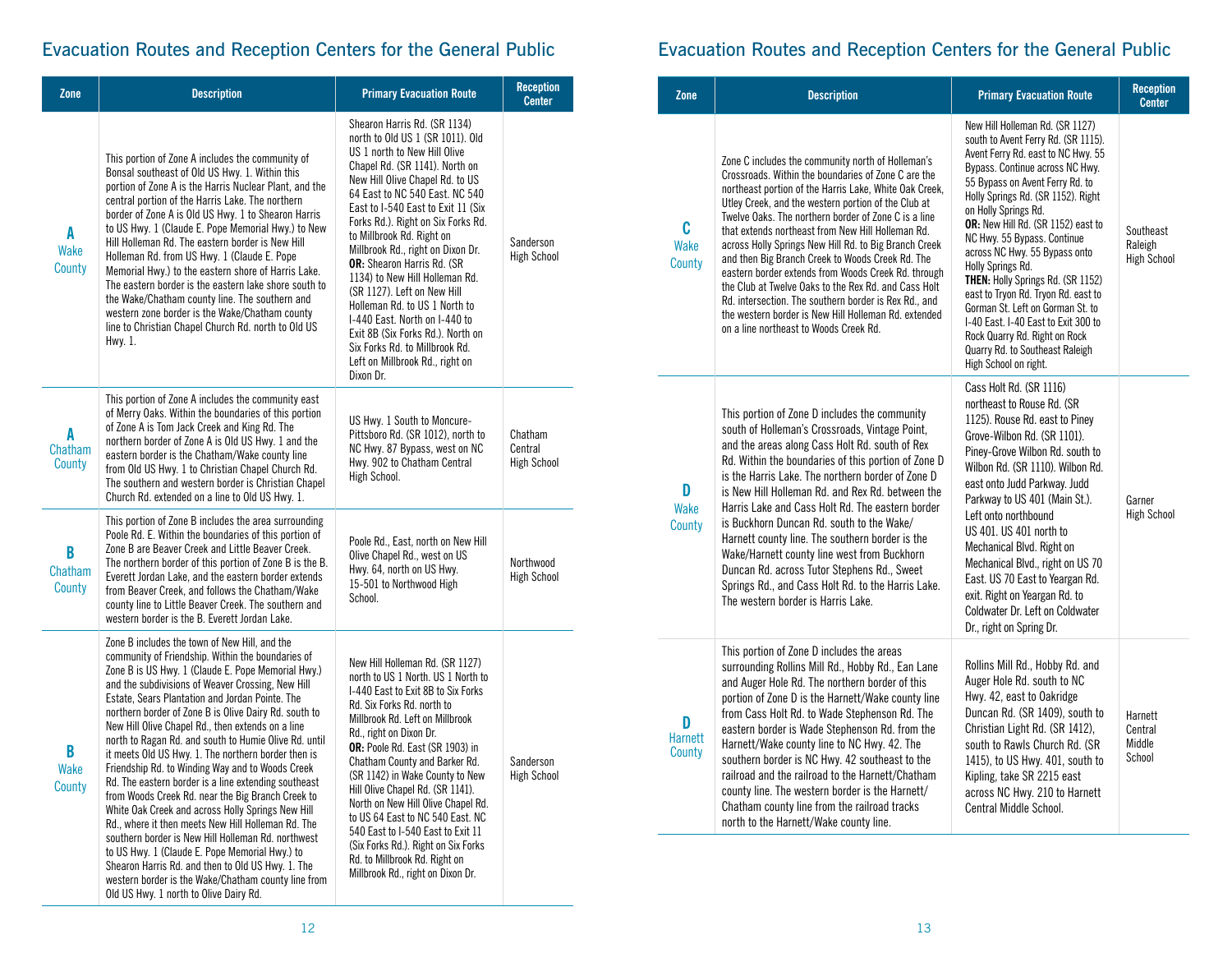## Evacuation Routes and Reception Centers for the General Public

| Zone                       | <b>Description</b>                                                                                                                                                                                                                                                                                                                                                                                                                                                                                                                                                                                                                                                                                                                                                                                                                                                                                                                                                                                                                                                                                                                                                                                                                                                                                                                                                                                                                            | <b>Primary Evacuation Route</b>                                                                                                                                                                                                                                                                                                                                                                                                                                                                                                                                                                                                                                                                                                                                                                                                | <b>Reception</b><br><b>Center</b>          | Zone                          |  |
|----------------------------|-----------------------------------------------------------------------------------------------------------------------------------------------------------------------------------------------------------------------------------------------------------------------------------------------------------------------------------------------------------------------------------------------------------------------------------------------------------------------------------------------------------------------------------------------------------------------------------------------------------------------------------------------------------------------------------------------------------------------------------------------------------------------------------------------------------------------------------------------------------------------------------------------------------------------------------------------------------------------------------------------------------------------------------------------------------------------------------------------------------------------------------------------------------------------------------------------------------------------------------------------------------------------------------------------------------------------------------------------------------------------------------------------------------------------------------------------|--------------------------------------------------------------------------------------------------------------------------------------------------------------------------------------------------------------------------------------------------------------------------------------------------------------------------------------------------------------------------------------------------------------------------------------------------------------------------------------------------------------------------------------------------------------------------------------------------------------------------------------------------------------------------------------------------------------------------------------------------------------------------------------------------------------------------------|--------------------------------------------|-------------------------------|--|
| E<br><b>Wake</b><br>County | Zone E includes the town of Apex, the community of<br>Friendship, and the areas surrounding US Hwy. 1, NC<br>Hwy. 55 and Olive Chapel Rd. The northern border of<br>Zone E is an arc southeast 10 miles from the Harris<br>Nuclear Plant that includes parts of (from west to<br>east) Green Level Rd., Roberts Rd., Wade Drive, NC<br>Hwy. 55, Oak Ridge Drive, Holt Rd., Twin Creek Rd.,<br>Old Jenks Rd., US Hwy. 64 West, Buckingham Way,<br>Regency Parkway, Ederlee Drive, Penny Rd.,<br>Kingsford Drive, Kildaire Farms Rd. and Arthur Pierce<br>Rd. The eastern zone border is Holly Springs Rd. from<br>Arthur Pierce Rd. south to Sunset Lake Rd. The<br>southern border is Sunset Lake Rd. from Holly<br>Springs Rd. to its western end. The southern border<br>is then a line from the end of Sunset Lake Rd. west<br>to the intersection of Old Holly Springs Apex Rd. and<br>Woods Creek Rd. The southern border is then Woods<br>Creek Rd. to Winding Way to Friendship Rd. to Old US<br>Hwy. 1 to Humie Olive Rd. to Ragan Rd. The southern<br>border is then a line from Ragan Rd. between Hilltop<br>Farm Rd. and Stick Barn Lane south to the<br>intersection of New Hill Olive Chapel Rd. and Barker<br>Rd. The southern border then is New Hill Olive Chapel<br>Rd. west to Olive Dairy Rd. and then extends on a<br>line from the end of Olive Dairy Rd. to the Wake/<br>Chatham county line. The western border is the | NC Hwy. 55 to US 64, to NC 540<br>East. NC 540 East to I-540 East<br>to Exit 11 (Six Forks Rd). Right on<br>Six Forks Rd. to Millbrook Rd.<br>Right on Millbrook Rd., right on<br>Dixon Dr.<br>OR: NC Hwy. 55 to US 1 North to<br>I-440 East. North on I-440 to<br>Exit 8B (Six Forks Rd.). North on<br>Six Forks Rd. to Millbrook Rd.<br>Left on Millbrook Rd., right on<br>Dixon Dr.                                                                                                                                                                                                                                                                                                                                                                                                                                         | Sanderson<br><b>High School</b>            | G<br><b>Wake</b><br>County    |  |
| F<br>Wake<br>County        | Wake/Chatham county line from Olive Dairy Rd. north<br>to just north of Green Level Rd.<br>This zone includes the city of Holly Springs and the<br>community of Feltonville. Within the boundaries of<br>the zone are the Devil's Ridge Golf Club, Bass Lake<br>and Sunset Lake. The northern border of the zone<br>begins with Woods Creek Rd. and follows a line to<br>Sunset Rd. at the intersection with Old Holly Springs<br>Apex Rd. The northern border then follows Sunset<br>Lake Rd. to Holly Springs Rd. north to Pierce-Olive<br>Rd. The eastern border is Pierce-Olive Rd. extended<br>south past Optimist Farm Rd. The eastern border is<br>then a line drawn from Redhill Rd, to the eastern<br>shore of Sunset Lake and Bass Lake to Basal Creek<br>south to NC Hwy. 55 (N. Broad Street). The southern<br>border is NC Hwy. 55 (Broad Street) south to Wade<br>Nash Rd. to Piney Grove Wilbon Rd. to Honeycutt Rd.<br>to the Rex Rd. and Cass Holt Rd. intersection. The<br>western border is an arc 5 miles from the Harris<br>Nuclear Plant extending from the Rex Rd. and Cass<br>Holt Rd. intersection across Moonstone Drive, Avent<br>Ferry Rd., Texanna Way, Avent Meadows Lane, and<br>Holly Springs New Hill Rd., where it becomes a line<br>north to Woods Creek Rd.                                                                                                                                               | Avent Ferry Rd. (SR 1115) east to<br>NC Hwy. 55 Bypass. Continue<br>across NC Hwy. 55 Bypass on<br>Avent Ferry Rd. to Holly Springs<br>Rd. (SR 1152). Right on Holly<br>Springs Rd.<br>OR: New Hill Rd. (SR 1152) east<br>to NC Hwy. 55 Bypass. Continue<br>across NC Hwy. 55 Bypass onto<br>Holly Springs Rd.<br>OR: Main St. (NC Hwy. 55) to Holly<br>Springs Rd. Turn east on Holly<br>Springs Rd.<br><b>OR:</b> Bass Lake Rd. to Holly Springs<br>Rd. Turn east on Holly Springs Rd.<br>OR: Sunset Lake Rd. to Holly<br>Springs Rd. Turn east on Holly<br>Springs Rd.<br><b>THEN:</b> Holly Springs Rd. east to<br>Tryon Rd. Right on Tryon Rd. to<br>Gorman St. Left on Gorman St. to<br>I-40 East. I-40 East to Exit 300 to<br>Rock Quarry Rd. Right on Rock<br>Quarry Rd. to Southeast Raleigh<br>High School on right. | Southeast<br>Raleigh<br><b>High School</b> | н<br><b>Harnett</b><br>County |  |

## Evacuation Routes and Reception Centers for the General Public

| Zone                          | <b>Description</b>                                                                                                                                                                                                                                                                                                                                                                                                                                                                                                                                                                                                                                                                                                                                                                                                                                                                                                                                                                                                                                                                                                                                                                                                                                                                                                                                                                   | <b>Primary Evacuation Route</b>                                                                                                                                                                                                                                                                                                                                                                                                                                                                                                                                                                                                                                      | <b>Reception</b><br><b>Center</b>      |
|-------------------------------|--------------------------------------------------------------------------------------------------------------------------------------------------------------------------------------------------------------------------------------------------------------------------------------------------------------------------------------------------------------------------------------------------------------------------------------------------------------------------------------------------------------------------------------------------------------------------------------------------------------------------------------------------------------------------------------------------------------------------------------------------------------------------------------------------------------------------------------------------------------------------------------------------------------------------------------------------------------------------------------------------------------------------------------------------------------------------------------------------------------------------------------------------------------------------------------------------------------------------------------------------------------------------------------------------------------------------------------------------------------------------------------|----------------------------------------------------------------------------------------------------------------------------------------------------------------------------------------------------------------------------------------------------------------------------------------------------------------------------------------------------------------------------------------------------------------------------------------------------------------------------------------------------------------------------------------------------------------------------------------------------------------------------------------------------------------------|----------------------------------------|
| G<br>Wake<br>County           | Zone G includes the town of Fuguay-Varina and the<br>community of Wilbon. Within the boundaries of Zone G<br>is Fuguay-Varina High School. The northern border of<br>Zone G is Cass Holt Rd, from the Rex Rd, intersection<br>north to Honeycutt Rd. to Piney Grove Wilbon Rd. to<br>Wade Nash Rd. to NC Hwy. 55 (N. Broad St.). The<br>northern border then is Basal Creek to the eastern<br>shores of Bass Lake and Sunset Lake and then<br>extends on a line from the northern end of Sunset<br>Lake west to Redhill Rd. The eastern border is a line<br>south from Redhill Rd. to Middle Creek, then it is<br>Middle Creek east to a point north of Petticoat Lane<br>and then it is a line from Middle Creek south across<br>Petticoat Lane to Hilltop Needmore Rd. The eastern<br>border is then Hilltop Needmore Rd. west to Sunset<br>Lake Rd. to E. Broad St. then across US Hwy. 401 (N.<br>Main St.) to Smithwood St. The eastern border is then<br>a line south from Smithwood St. across E. Academy<br>St. and S. Judd Parkway SE to Kenneth Creek, which<br>is the border south to the Wake/Harnett county line.<br>The southern border is the Wake/Harnett county line<br>west crossing US Hwy. 401 (S. Main St.) and<br>extending from US Hwy. 401 (S. Main St.) to Buckhorn<br>Duncan Rd. The western border of the zone is<br>Buckhorn Duncan Rd. to Cass Holt Rd. | Rouse Rd. (SR 1125) east to<br>Piney Grove-Wilbon Rd. (SR<br>1101). Piney-Grove Wilbon Rd.<br>south to Wilbon Rd. (SR 1110).<br>Wilbon Rd. east onto Judd<br>Parkway. Judd Parkway to US<br>401 (Main St.). Left onto<br>northbound US 401.<br>OR: NC Hwy. 42 (W. Academy<br>St.) east to US 401 North<br>(Main St.). Left onto northbound<br>US 401.<br>OR: Hilltop-Needmore Rd. to US<br>401 North. Left on US 401 North.<br><b>THEN: US 401 northbound to</b><br>Mechanical Blvd. Right on<br>Mechanical Blvd., right on US 70<br>East. US 70 East to Yeargan Rd.<br>exit. Right on Yeargan Rd. to<br>Coldwater Dr. Left on Coldwater<br>Dr., right on Spring Dr. | Garner<br><b>High School</b>           |
| н<br><b>Harnett</b><br>County | Zone H includes the communities of Duncan and<br>Cokesbury. Within the boundaries of Zone H are<br>the northern portions of Raven Rock State Park<br>and Camp Agape. The northern border of Zone H<br>is the railroad track from the Harnett/Chatham<br>county line east to NC Hwy. 42 to Wade<br>Stephenson Rd. north to the Harnett/Wake county<br>line. The northern border is then the Harnett/<br>Wake county line east to US Hwy. 401 (S. Main<br>St.). The eastern border is US Hwy. 401 (S. Main<br>St.) from the Harnett/Wake county line south to<br>Rawls Church Rd. to Hector Creek and to Baptist<br>Grove Rd. From the intersection of Baptist Grove<br>Rd. and Brittany Lane, the eastern border extends<br>on a line southwest to Christian Light Rd. The<br>eastern border is then Christian Light Rd. to<br>Cokesbury Rd. to its intersection with Ausley Rd.<br>From that intersection the eastern border is a line<br>southwest to Avents Creek north of River Rd., then<br>is Avents Creek south to the Cape Fear River. The<br>southern border is the Cape Fear River northwest<br>to a point west of Clay St. and then extends on a<br>line west, crossing Daniels Creek, to the Harnett/<br>Lee county line. The western border is the<br>Harnett/Lee county line north to the Harnett/<br>Chatham county line, and then to the railroad.                    | Cokesbury Rd. (SR 1403),<br>Oakridge River Rd. (SR 1418).<br>Rawls Church Rd. (SR 1415) and<br>Baptist Grove Rd. (SR 1427), east<br>to US Hwy. 401 to Kipling, take<br>SR 2215 east across NC Hwy.<br>210 to Harnett Central Middle<br>School.<br>OR: NC Hwy. 42, east to Oakridge<br>Duncan Rd. (SR 1409), south to<br>Christian Light Rd. (SR 1412).<br>south to Rawls Church Rd. (SR<br>1415) to US Hwy. 401, south to<br>Kipling, take SR 2215 east across<br>NC Hwy. 210 to Harnett Central<br>Middle School.                                                                                                                                                   | Harnett<br>Central<br>Middle<br>School |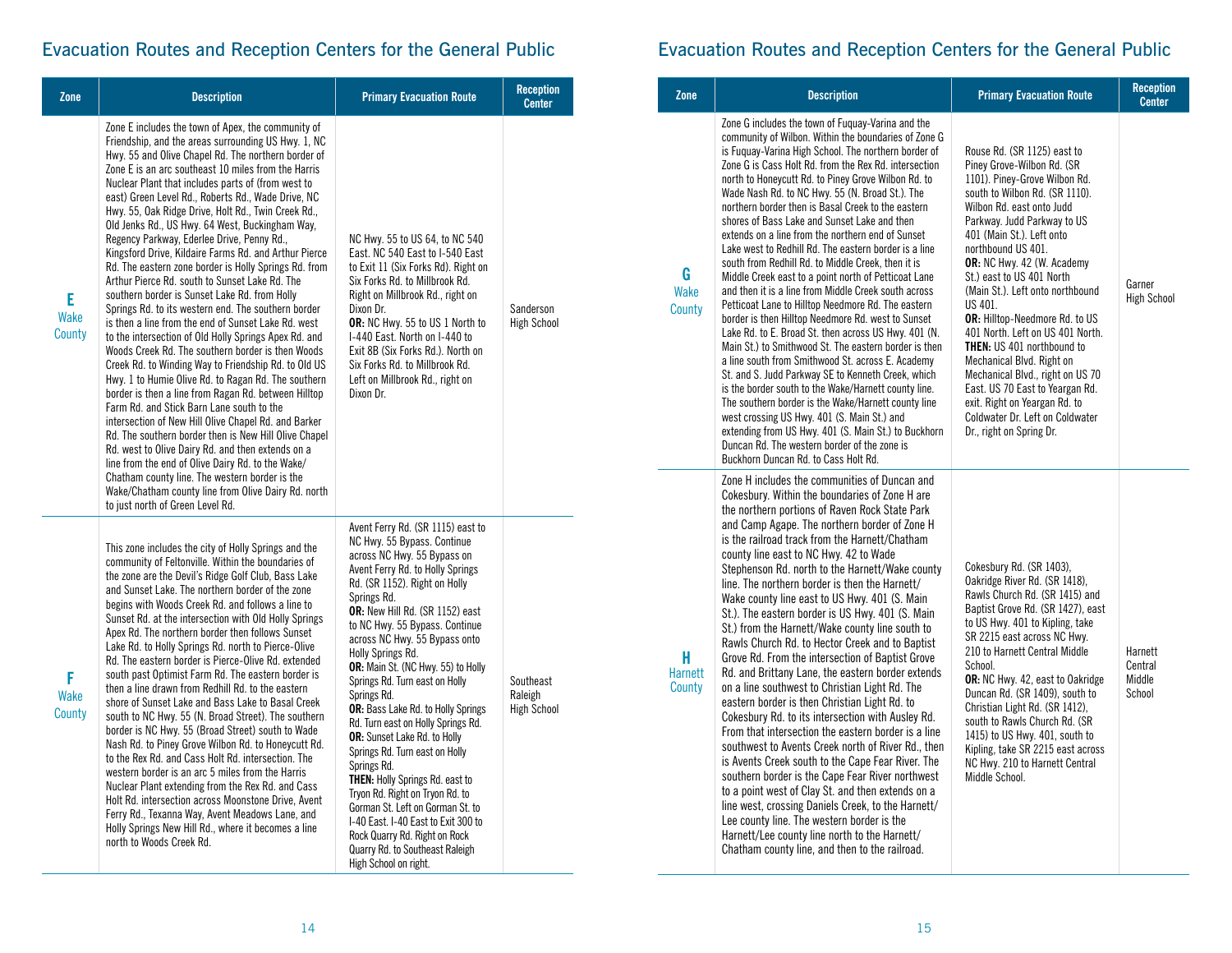## Evacuation Routes and Reception Centers for the General Public

| Zone          | <b>Description</b>                                                                                                                                                                                                                                                                                                                                                                                                                                                                                                                                                                                                                                                                                                                                                                                                                                                                                                                                                                                                                                                                                                            | <b>Primary Evacuation Route</b>                                                                                                                                                                                                                                                                                                                                                                                                                                                                                            | <b>Reception</b><br><b>Center</b>  |
|---------------|-------------------------------------------------------------------------------------------------------------------------------------------------------------------------------------------------------------------------------------------------------------------------------------------------------------------------------------------------------------------------------------------------------------------------------------------------------------------------------------------------------------------------------------------------------------------------------------------------------------------------------------------------------------------------------------------------------------------------------------------------------------------------------------------------------------------------------------------------------------------------------------------------------------------------------------------------------------------------------------------------------------------------------------------------------------------------------------------------------------------------------|----------------------------------------------------------------------------------------------------------------------------------------------------------------------------------------------------------------------------------------------------------------------------------------------------------------------------------------------------------------------------------------------------------------------------------------------------------------------------------------------------------------------------|------------------------------------|
| Lee<br>County | Zone I includes the areas east of Osgood (crossroads<br>of Osgood Rd. and Farrell Rd.) and north of<br>Broadway. Within the boundaries of Zone I are<br>Roberts Creek, Hughes Creek, Lick Creek, Bush<br>Creek, Fall Creek and Stony Creek. The northern<br>border of Zone I begins where Hughes Creek crosses<br>Ammons Farm Rd. and is Hughes creek to Lick Creek<br>to the Cape Fear River. The northern border is the<br>Cape Fear River to the Lee/Harnett county line. The<br>eastern border is the Lee/Harnett county line south<br>to a point south of Daniel's Creek Rd., where the<br>eastern border then extends on a line west to<br>Buckhorn Rd. The southern and western border is<br>Buckhorn Rd. south to a point north of Thomas Kelly<br>Rd., where it then becomes a line northwest across<br>Fall Creek to another section of Buckhorn Rd. The<br>southern and western border is Buckhorn Rd, to its<br>intersection with NC 42 (Avents Ferry Rd.). From NC<br>42 (Avents Ferry Rd.) the border extends on a line<br>northwest to Lower Moncure Rd., and then extends<br>on another line to Hughes Creek. | Poplar Springs Church Rd. (SR<br>1537) west or Buckhorn Rd. (SR<br>1538) west to NC Hwy. 42 across<br>US Hwy. 421/Hwy. 87 to NC Hwy.<br>78 (Tramway Rd.) to Southern<br>Lee High School.<br>OR: Buckhorn Rd. (SR 1538).<br>west to East Harrington Rd., right<br>on Main St. to NC Hwy. 42 West,<br>across US Hwy. 421/Hwy. 87 to<br>NC Hwy. 78 (Tramway Rd.) to<br>Southern Lee High School.                                                                                                                              | Southern Lee<br><b>High School</b> |
| Lee<br>County | Zone J includes the community of Blacknel<br>(crossroads of Lower Moncure Rd., Lower River Rd.)<br>and East Forest Oaks Dr.). Within the boundaries of<br>Zone J is the Raleigh Executive Jetport. The northern<br>border of Zone J is the Deep River, and the eastern<br>border is the Cape Fear River south to Lick Creek.<br>The southern border is Lick Creek to Hughes Creek,<br>and to Farrell Rd. The western border is Farrell Rd.<br>extended north to the Deep River.                                                                                                                                                                                                                                                                                                                                                                                                                                                                                                                                                                                                                                               | Lower Moncure Rd. (SR 1002)<br>north from Cletus Hall Rd. to<br>Deep River Rd. (SR 1466), left on<br>Deep River Rd. (SR 1466) to US<br>Hwy. 1 South, left on NC Hwy. 78<br>East (Tramway Rd.) to Southern<br>Lee High School.<br><b>OR:</b> Lower Moncure Rd. (SR<br>1002), south from Cletus Hall Rd.<br>to Farrell Rd. (SR 1423), right on<br>Farrell Rd., left on Osgood Rd.<br>(SR 1422), right on Colon Rd. (SR<br>1415) to US Hwy. 1 South, left on<br>NC Hwy. 78 East (Tramway Rd.)<br>to Southern Lee High School. | Southern Lee<br><b>High School</b> |

## Evacuation Routes and Reception Centers for the General Public

| Zone                          | <b>Description</b>                                                                                                                                                                                                                                                                                                                                                                                                                                                                                                                                                                                                                                                                                                                                           | <b>Primary Evacuation Route</b>                                                                                                                                                                                                                                                                         | <b>Reception</b><br><b>Center</b>        |
|-------------------------------|--------------------------------------------------------------------------------------------------------------------------------------------------------------------------------------------------------------------------------------------------------------------------------------------------------------------------------------------------------------------------------------------------------------------------------------------------------------------------------------------------------------------------------------------------------------------------------------------------------------------------------------------------------------------------------------------------------------------------------------------------------------|---------------------------------------------------------------------------------------------------------------------------------------------------------------------------------------------------------------------------------------------------------------------------------------------------------|------------------------------------------|
|                               | Zone K includes the town of Merry Oaks and the<br>communities of Brickhaven and Corinth. Within the<br>boundaries of Zone K is the southern portion of<br>Harris Lake. The northern border of Zone K is US                                                                                                                                                                                                                                                                                                                                                                                                                                                                                                                                                   | Christian Chapel Rd. (SR 1912),<br>north from intersection of<br>Moncure-Flat Wood Rd. (SR<br>1924) to Old US Hwy. 1 (SR<br>1011), west through Haywood<br>and Moncure to Moncure-<br>Pittsboro Rd. (SR 1012), north to<br>NC Hwy. 87 Bypass, west on NC<br>Hwy. 902 to Chatham Central<br>High School. | Chatham<br>Central High<br>School        |
| ĸ<br><b>Chatham</b><br>County | Hwy. 1 from the Haw River to Christian Chapel<br>Church Rd., and then Christian Chapel Church Rd. to<br>the Chatham/Wake county line. The northern border<br>is then the Chatham/Wake county line east to the<br>Chatham/Harnett county line. The eastern border is<br>the Chatham/Harnett county line south to the Cape<br>Fear River. The southern border is the Cape Fear<br>River to the Haw River to US Hwy. 1.                                                                                                                                                                                                                                                                                                                                         | <b>OR:</b> From intersection of<br>Moncure-Flat Wood Rd. (SR<br>1924) and Christian Chapel Rd.<br>(SR 1912), south on SR 1924 to<br>Corinth Rd. (SR 1916), south to<br>NC Hwy. 42 West across US Hwy.<br>421/Hwy. 87 to NC Hwy. 78 West<br>(Tramway Rd.) to Southern Lee<br>High School.                | Southern Lee<br><b>High School</b>       |
|                               |                                                                                                                                                                                                                                                                                                                                                                                                                                                                                                                                                                                                                                                                                                                                                              | OR: Corinth Rd. (SR 1916), south<br>to NC Hwy. 42 West across US<br>Hwy. 421/Hwy. 87 to NC Hwy. 78<br>West (Tramway Rd.) to Southern<br>Lee High School.                                                                                                                                                | Southern Lee<br><b>High School</b>       |
| Chatham<br>County             |                                                                                                                                                                                                                                                                                                                                                                                                                                                                                                                                                                                                                                                                                                                                                              | US Hwy. 1 South to Moncure-<br>Pittsboro Rd. (SR 1012), north to<br>NC Hwy. 87 Bypass, west on NC<br>Hwy. 902 to Chatham Central<br>High School.                                                                                                                                                        | Chatham<br>Central<br><b>High School</b> |
|                               | Zone L includes the areas west of New Hill and north<br>of Moncure. Within the boundaries of Zone L are the<br>B. Everett Jordan Lake and the Jordan Lake State<br>Recreation Area. The northern border of Zone L is US<br>Hwy. 64 from Jordan Lake to the Chatham/Wake<br>county line. The eastern border is the Chatham/Wake<br>county line south to Beaver Creek to the eastern<br>shore of Jordan Lake, and then to Little Beaver<br>Creek. The eastern border then is the Chatham/Wake<br>county line south to Old US Hwy. 1. The southern<br>border is Old US Hwy. 1 to US Hwy. 1 (Claude E. Pope<br>Memorial Hwy.) to the Haw River. The western border<br>is the Haw River to the eastern shore of Jordan Lake<br>and the shore north to US Hwy. 64. | OR: Pea Ridge Rd. (SR 1972) and<br>New Elam Church Rd. (SR 1910).<br>to US Hwy. 1 North to Beaver<br>Creek Rd. (SR 1008), north to US<br>Hwy. 64 West, north on US<br>15-501 to Northwood High<br>School.                                                                                               | Northwood<br><b>High School</b>          |
|                               |                                                                                                                                                                                                                                                                                                                                                                                                                                                                                                                                                                                                                                                                                                                                                              | OR: Olive-Chapel Rd. (SR 1901),<br>south to Tody Goodwin Rd. (SR<br>1900 and SR 1975), west to<br>Beaver Creek Rd. (SR 1008),<br>north to US Hwy. 64 West, north<br>on US Hwy. 15-501 to Northwood<br>High School.                                                                                      | Northwood<br><b>High School</b>          |
|                               |                                                                                                                                                                                                                                                                                                                                                                                                                                                                                                                                                                                                                                                                                                                                                              | OR: US Hwy. 1 South to<br>Moncure-Pittsboro Rd. (SR<br>1012), north to NC Hwy. 87<br>Bypass, west on NC Hwy. 902 to<br>Chatham Central High School.                                                                                                                                                     | Chatham<br>Central<br><b>High School</b> |

÷,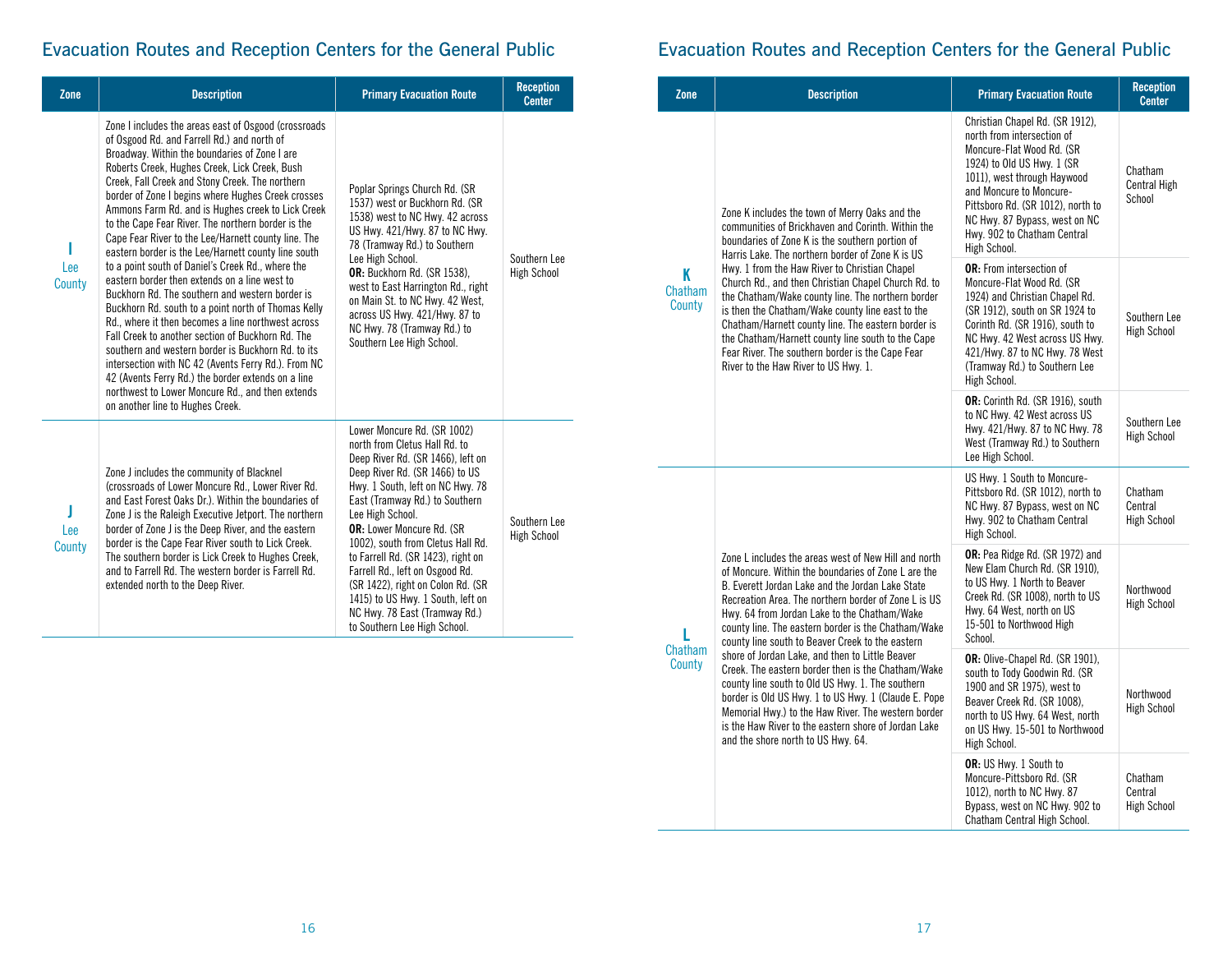## Evacuation Routes and Reception Centers for the General Public

| Zone                   | <b>Description</b>                                                                                                                                                                                                                                                                                                                                                                                                                                                      | <b>Primary Evacuation Route</b>                                                                                                                                                                                                                                                    | <b>Reception</b><br><b>Center</b>        |
|------------------------|-------------------------------------------------------------------------------------------------------------------------------------------------------------------------------------------------------------------------------------------------------------------------------------------------------------------------------------------------------------------------------------------------------------------------------------------------------------------------|------------------------------------------------------------------------------------------------------------------------------------------------------------------------------------------------------------------------------------------------------------------------------------|------------------------------------------|
|                        | Zone M includes the community of Moncure and the<br>areas south of Griffin's Crossroads. Within the<br>boundaries of Zone M are the B. Everett Jordan Lake<br>and the Jordan Lake State Recreation Area. The                                                                                                                                                                                                                                                            | Old US Hwy. 1 (SR 1011), west<br>through Haywood and Moncure to<br>Moncure-Pittsboro Rd. (SR<br>1012), north to NC Hwy. 87<br>Bypass, west on NC Hwy. 902 to<br>Chatham Central High School.                                                                                       | Chatham<br>Central<br><b>High School</b> |
| М<br>Chatham<br>County | northern border of Zone M is US Hwy. 64 from North<br>Pea Ridge Rd, to the eastern shore of Jordan Lake.<br>The eastern border is the eastern shore of Jordan<br>Lake, including the Beaver Creek Rd. bridge, south to<br>the Haw River and then to the Haw River and Deep<br>River confluence. The southern border is the Deep<br>River west to Rocky Branch Creek, and the western<br>border is an arc 10 miles from the Harris Nuclear                               | OR: South on Johnson Rd. (SR<br>1971) and Moncure School Rd.<br>(SR 1931), west to Moncure-<br>Pittsboro Rd. (SR 1012), north to<br>NC Hwy. 87 Bypass, west on NC<br>Hwy. 902 to Chatham Central<br>High School.                                                                   | Chatham<br>Central<br><b>High School</b> |
|                        | Plant between the Deep River and US Hwy. 64 that<br>crosses Mt. View Church Rd., Moncure Pittsboro Rd.,<br>Roberson Creek, Hanks Chapel Rd., and Ridge View<br>Rd. to US Hwy. 64.                                                                                                                                                                                                                                                                                       | <b>OR:</b> Gum Springs Church Rd.<br>(SR 1943), changing name to<br>Hanks Chapel Road to US Hwy.<br>64 East Business Route, east<br>to US Hwy. 64 West, north on<br>US Hwy. 15-501 to Northwood<br>High School.                                                                    | Northwood<br><b>High School</b>          |
|                        | Zone N includes the town of Bells and the                                                                                                                                                                                                                                                                                                                                                                                                                               | NC Hwy. 751, Farrington Rd. (SR<br>1008), Holland Chapel Rd. and<br>Hortons Pond Rd., south to US<br>Hwy. 64 West to Pittsboro, north<br>on US Hwy. 15-501 to Northwood<br>High School.                                                                                            | Northwood<br><b>High School</b>          |
| N<br>Chatham<br>County | communities of Seaforth and Wilsonville, Within<br>the boundaries of Zone N are the Jordan Lake State<br>Recreation Area and the B. Everett Jordan Lake.<br>The northern border of Zone N is an arc 10 miles<br>from the Harris Nuclear Plant between US Hwy. 64<br>and the Chatham/Wake county line that crosses<br>Windfall Creek Dr., Big Woods Rd., Jordan Lake,<br>Farrington Rd., and NC Hwy. 751. The eastern<br>border is the Chatham/Wake county line south to | OR: NC Hwy. 751, Farrington Rd.<br>(SR 1008), Holland Chapel Rd.<br>and Hortons Pond Rd., south to<br>US Hwy. 64, West to Alex<br>Cockman Rd., south on NC Hwy.<br>902 to Chatham Central High<br>School. (Faster route; consistent<br>with other Chatham Central route<br>to 902) | Chatham<br>Central<br><b>High School</b> |
|                        | US Hwy. 64, which is the southern border.                                                                                                                                                                                                                                                                                                                                                                                                                               | <b>OR:</b> Green Level Rd. (SR 1742),<br>and Luther Rd. (SR 1743) to NC<br>Hwy. 751, south to US Hwy. 64<br>West, north on US Hwy. 15-501<br>to Northwood High School.                                                                                                             | Northwood<br><b>High School</b>          |

## Relocation Schools/Escuelas de traslado

| 70NFS |                                                                                   | <b>ZONES</b> |                                                                              |
|-------|-----------------------------------------------------------------------------------|--------------|------------------------------------------------------------------------------|
|       | <b>Cardinal Gibbons High School</b><br>1401 Fdwards Mill Rd.<br>Raleigh, NC 27607 | F.           | <b>Leesville Road High School</b><br>8409 Leesville Rd.<br>Raleigh, NC 27613 |
|       | <b>Green Level High School</b><br>7600 Roberts Rd.<br>Cary, NC 27519              | E.G          | <b>Millbrook High School</b><br>2201 Spring Forest Rd.<br>Raleigh, NC 27615  |
|       | Knightdale High School<br>100 Bryan Chalk Ln.<br>Knightdale, NC 27545             |              |                                                                              |

### Relocation Schools/Reception Centers Escuelas de traslado/Centros de recepción

| <b>ZONES</b>                 |                                                                                      | <b>ZONES</b>       |                                                                                   |
|------------------------------|--------------------------------------------------------------------------------------|--------------------|-----------------------------------------------------------------------------------|
| Wake<br><b>B, D, G</b>       | <b>Garner High School</b><br>2101 Spring Dr.<br>Garner, NC 27529                     | Wake<br>A, B, E, F | <b>Sanderson High School</b><br>5500 Dixon Dr.<br>Raleigh, NC 27609               |
| <b>Harnett</b><br>D, H       | <b>Harnett Central Middle School</b><br>2529 Harnett Central Rd.<br>Angier, NC 27501 | Wake<br>C, F, G    | Southeast Raleigh Magnet High School<br>2600 Rock Quarry Rd.<br>Raleigh, NC 27610 |
| Chatham<br><b>B, L, M, N</b> | <b>Northwood High School</b><br>310 Northwood High School Rd.<br>Pittsboro, NC 27312 |                    |                                                                                   |

## Reception Centers for General Public

Centros de recepción parael público en general

| 70NFS    |                                    | 70NFS   |                          |
|----------|------------------------------------|---------|--------------------------|
| Chatham  | <b>Chatham Central High School</b> | 1. J. K | Southern Lee High School |
| A. K. L. | 14950 NC-902                       |         | 2301 Tramwav Rd.         |
| M. N     | Bear Creek, NC 27207               |         | Sanford, NC 27332        |

Evacuation routes and an interactive EPZ map are also available at **[duke-energy.com/NuclearEP](http://duke-energy.com/NuclearEP)**.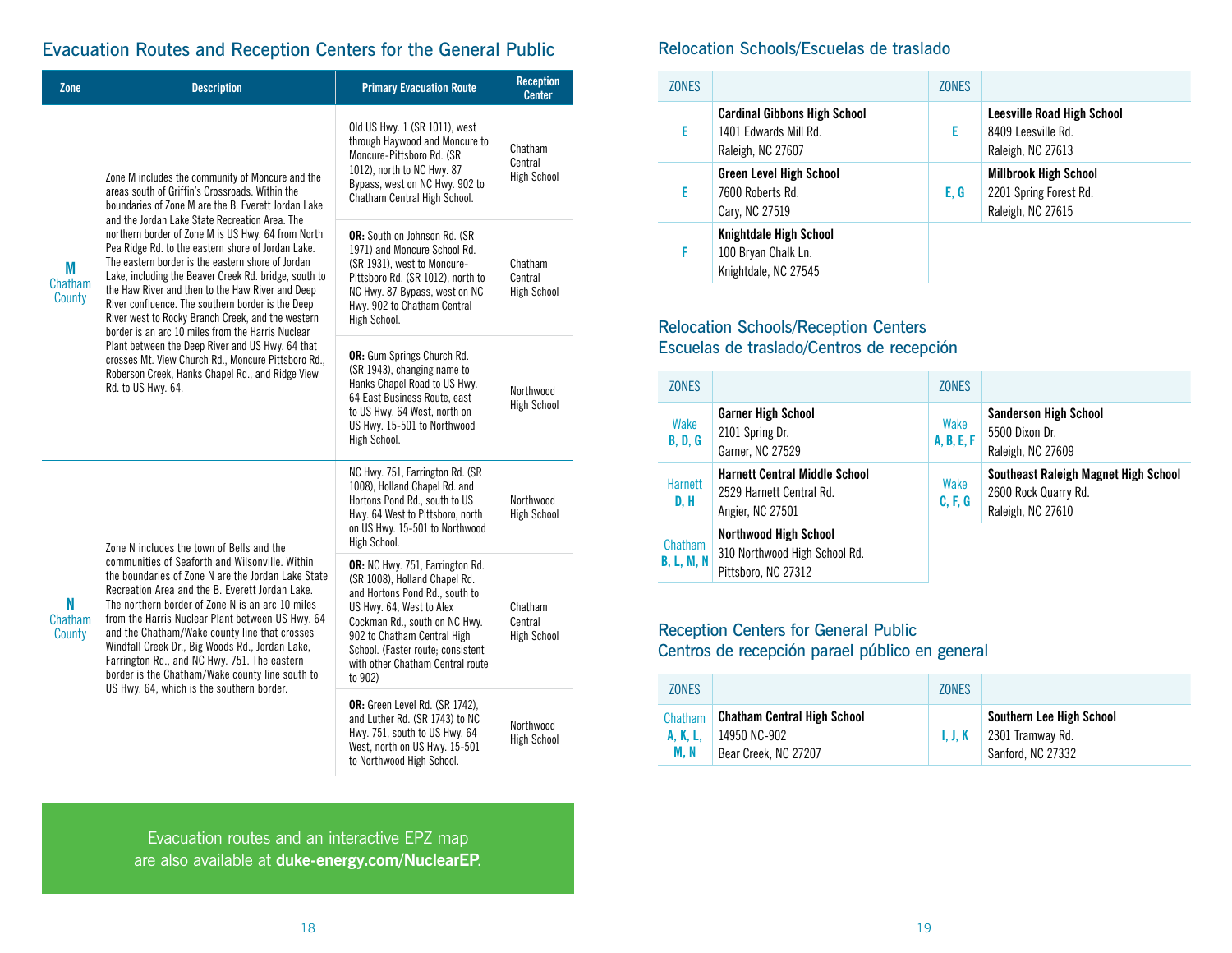## Harris Nuclear Plant | Emergency Planning Zones, Reception Centers and Relocation Schools Harris Nuclear Plant | Emergency Planning Zones, Reception Centers and Relocation Schools

Planta Nucleoléctrica Harris | Zonas de planificación para emergencias, Centros de recepción y Escuelas de traslado



Para ver la versión interactiva de este mapa, visite **[duke-energy.com/NuclearEP](http://duke-energy.com/NuclearEP)**.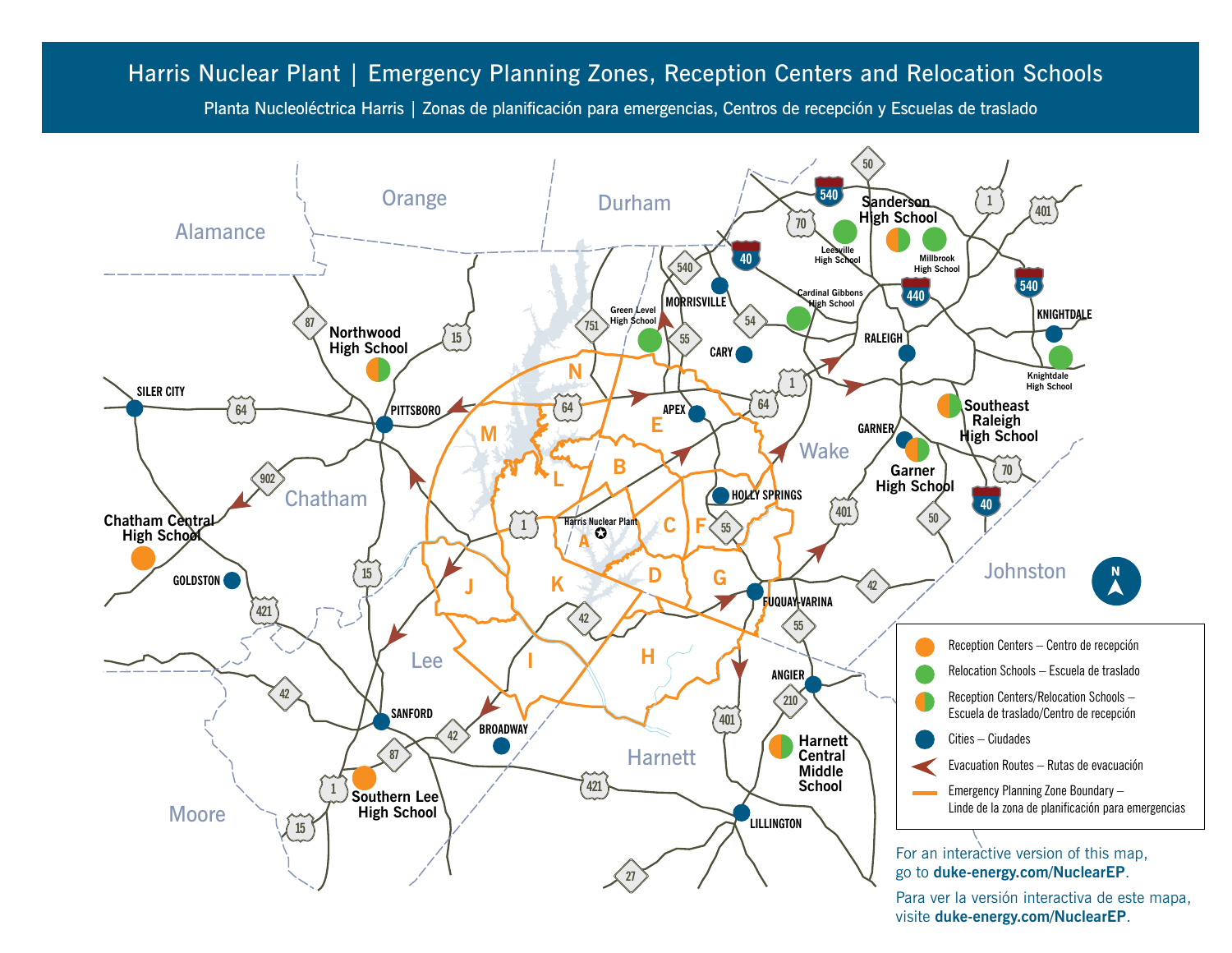## Planta Nucleoléctrica Harris

Información de preparación para casos de emergencias Guía para escuelas y visitantes, 2022

### Su seguridad es importante para nosotros

**La presente guía contiene importante información de planificación para casos de emergencias orientada a personas ubicadas dentro de 10 millas alrededor de esta planta nucleoléctrica, incluyendo visitantes y alumnos de escuelas.**

La información fue desarrollada por funcionarios de administración de emergencias en combinación con Duke Energy. La presente guía, la cual se actualiza anualmente, ofrece información básica sobre la radiación y sobre cómo prepararse para responder a una emergencia de energía nucleoléctrica.

Los funcionarios de la administración de emergencias, junto con Duke Energy, desean que usted sepa qué hacer en el caso poco probable de que se presente una emergencia en una de nuestras plantas nucleoléctricas. Por favor lea cuidadosamente esta guía. Familiarícese con la información de manera que sepa qué hacer si se presentara una emergencia en la planta nucleoléctrica.

## Seguridad y protección en las plantas nucleoléctricas

Las plantas nucleoléctricas están entre las instalaciones industriales más seguras del mundo. Las plantas están rodeadas por numerosos niveles de seguridad incluyendo barreras físicas y fuerzas de seguridad especialmente capacitadas y equipadas. Están diseñadas y construidas con numerosos sistemas de seguridad, diversos y de respaldo múltiple, a fin de proteger a nuestros vecinos y al medio ambiente. Además, nuestros empleados con destrezas superiores en energía nucleoléctrica, continuamente reciben capacitación para responder a cualquier circunstancia imaginable.

## **Fechas de prueba de las sirenas Pruebas a todo volumen (5-30 segundos)** 2022: Ene. 12, Abr. 13, Jul. 13 **Prueba anual a todo volumen (3 minutos)** 2022: Oct. 12

Todas las pruebas de las sirenas se hacen los miércoles. Se pueden hacer pruebas adicionales en otros momentos como parte del mantenimiento continuo. Puede encontrar información de planificación para emergencias nucleares en el sitio de Internet de Duke Energy: **[duke-energy.com/NuclearEP](http://duke-energy.com/NuclearEP)** y en **[ReadyNC.gov](http://ReadyNC.org)**. También puede aprender más acerca de la energía nuclear en el Centro de Información Nuclear, **[nuclear.duke-energy.com](http://nuclear.duke-energy.com)**. Y se puede poner en contacto con nosotros mediante nuestros canales de medios sociales. Síganos en Facebook, @DukeEnergyNuclear y en Twitter, @DE\_Nuclear.

### El plan de emergencia

En caso de que se presente una emergencia en la planta nucleoléctrica, hay varias formas en que usted podría ser notificado:

**1. Para alertar a personas en interiores,** las estaciones de radio y los canales de televisión diseminarán mensajes de información de emergencia, conocidos como anuncios del Sistema de Alerta en Caso de Emergencia, (EAS, por sus siglas en inglés). Los canales y estaciones primarias del sistema EAS para su zona aparecen indicadas en la sección titulada **Estaciones del Sistema de Alerta en Caso de Emergencia** de esta guía.

Estas son las estaciones principales que los funcionarios de la administración de emergencias usarían para dar información de emergencia e instrucciones a través del sistema EAS. Posiblemente otras estaciones de radio y televisión locales proporcionen información de emergencia. Siga las instrucciones dadas por los funcionarios de administración de emergencias. Deje sintonizada una estación local de radio o canal de televisión hasta que la emergencia haya pasado.

#### **2. Para alertar a personas en exteriores,**

es posible que las sirenas de emergencia suenen repetidamente. Si escucha las sirenas, de inmediato sintonice su radio o televisión a la estación local del sistema EAS para obtener más información e instrucciones.

## **Escuchar la sirena no significa desalojar la zona**

Escuchar una sirena simplemente significa sintonizar las estaciones de radio/televisión para obtener más información.

*Nota: Las sirenas se activan periódicamente para asegurar que están funcionando adecuadamente. En ocasiones una sirena pudiera sonar debido a relámpagos o algunos otros problemas. Si escucha una sirena y tiene dudas, sintonice su radio o televisión a la estación local del sistema EAS o bien, llame al teléfono que aparece en esta guía para aclarar la situación.*

**3.** Posiblemente, los funcionarios de bomberos, policía y emergencias patrullarán las zonas afectadas dentro de la zona de 10 millas alrededor de la planta para emitir información con altoparlantes o bien, irán de casa en casa para asegurar que los habitantes están conscientes de la situación.

Los oficiales utilizarán cualquier medio necesario (como lanchas, altoparlantes, etc.) para alertar a quienes se encuentren en vías acuáticas y áreas recreativas.

Al escuchar la sirena o el mensaje de emergencia, cerciórese de que familiares, amigos y vecinos dentro de la zona estén conscientes de la situación y que actúen de ser necesario. Es de especial importancia verificar con aquellas personas que tienen necesidades especiales.

En caso de alguna dificultad, quizá se le indique permanecer en interiores o bien, desalojar la zona. **Siga las instrucciones dadas por los funcionarios locales de administración de emergencias.**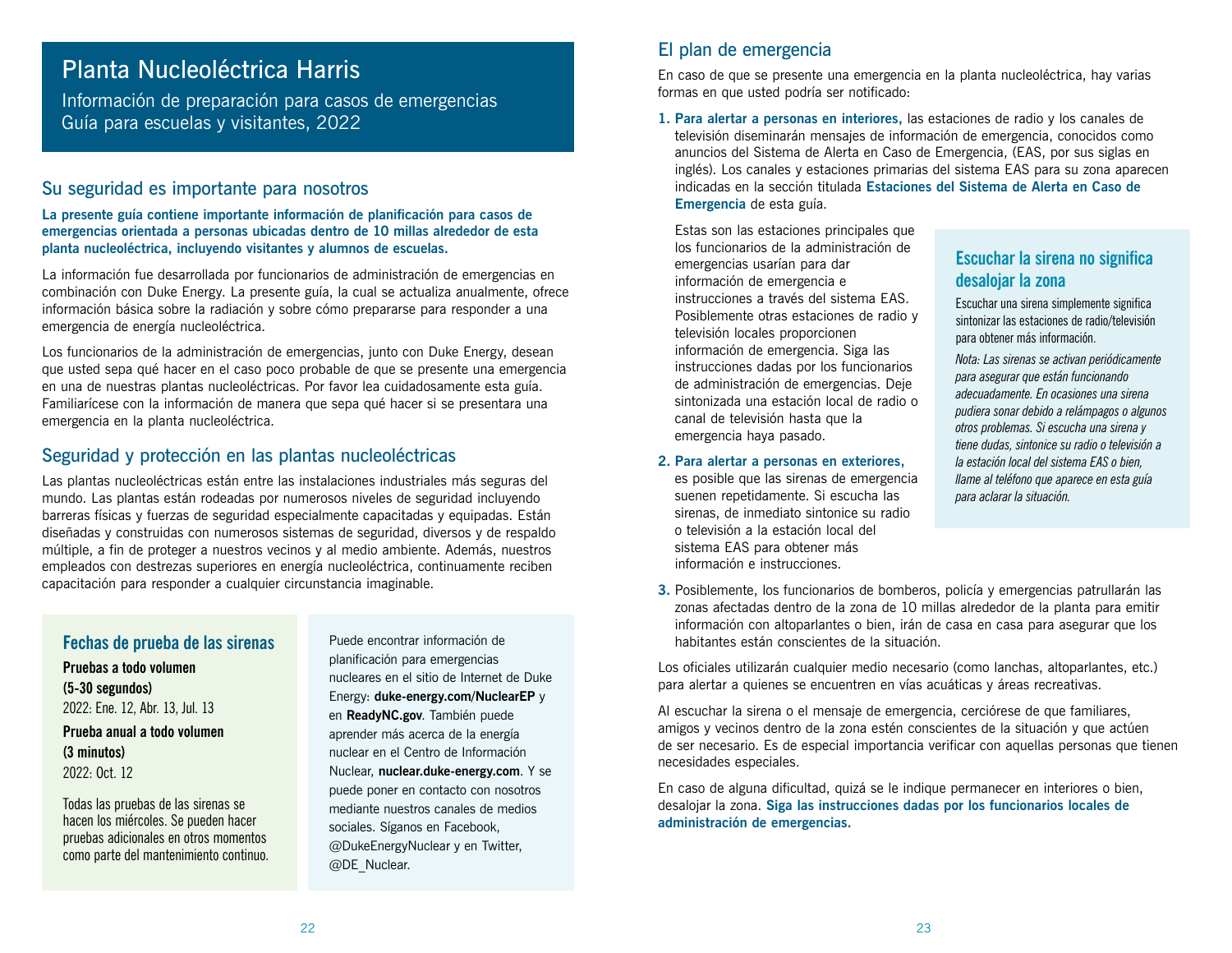## Mientras los niños están en la escuela

Las escuelas ubicadas dentro de 10 millas alrededor de plantas nucleoléctricas cuentan con planes de emergencia para los alumnos. Si ocurriera una emergencia, los funcionarios locales de administración de emergencias de su condado se comunicarán con el personal de la escuela.

Si se ordenara el desalojo de la zona, el personal de la escuela seguiría los procedimientos de desalojo designados a fin de salvaguardar la salud y seguridad de sus hijos. Los alumnos serían trasladados a una ubicación designada y recibirían cuidado de parte del personal de la escuela y funcionarios del condado hasta que usted llegue.

Los niños que viven dentro de la zona de 10 millas alrededor de la planta nucleoléctrica, pero que asisten a escuelas fuera de la zona de 10 millas, serán mantenidos dentro de sus escuelas hasta que sus padres/tutores los recojan.

### **En caso del desalojo de la zona**

Diríjase al centro de traslado/ recepción designado o bien, al sitio para recoger a sus hijos. **NO VAYA A LA ESCUELA**. Dichos centros designados se ubican a más de 10 millas de la zona de planificación para emergencias de la planta.

Si alguna vez sus hijos se quedan solos, asegúrese de que sepan qué hacer en caso de una emergencia. Los niños deben saber la zona a la que pertenecen y conocer el plan de emergencia de la familia.

## Cuando se necesita ayuda especial Durante una emergencia, los funcionarios de la entidad de administración de emergencias

de su condado proporcionarán asistencia a quienes necesiten transporte o a quienes necesiten de ayuda especial. Las necesidades de ayuda especial incluyen, aunque sin limitarse a éstas, personas con impedimentos de audición, que utilizan un dispositivo de telecomunicaciones para sordos (TDD), personas bajo cuidado total en cama, que necesitan de asistencia respiratoria mecánica (respirador) o que usan andadores o sillas de ruedas para desplazarse.

Si usted o algún familiar llegaran a necesitar asistencia especial durante una emergencia, comuníquese a la administración de emergencias de su condado. Informe a los oficiales cuál es la necesidad especial de manera que pueda resolverse. Los funcionarios del condado tratarán esta información en forma confidencial.

## Información de evacuación de mascotas

La mejor manera de proteger sus mascotas contra la exposición a la radiación es llevarlas a interiores. Debido a que muchos refugios de emergencia posiblemente no admitan mascotas, los refugios locales para animales así como la administración de emergencias de su condado quizá puedan orientarle, como por ejemplo qué hacer con sus mascotas si se le pide que usted evacúe su vivienda. Los animales de ayuda (aquellos entrenados para ayudar a discapacitados) siempre son bienvenidos y se les hospedará.

**Si es preciso que deje a sus mascotas solas, póngalas en interiores, con agua y alimento. No administre yoduro de potasio a sus mascotas a menos que sea recetado por un veterinario.**

### Zonas de planificación de emergencias, EPZ

### ¡ Consulte el mapa que aparece en esta guía.

Podrá apreciar que la zona de 10 millas alrededor de la planta está dividida en áreas llamadas zona de planificación de emergencias (EPZ, por sus siglas en inglés). Se ha marcado cada zona con una letra o con una letra y un número.

### ■ Localice la(s) zona(s) en donde usted se ubica.

Al conocer su zona, podrá identificar rápidamente las instrucciones dadas para su ubicación. Por ejemplo, las personas en algunas zonas pueden recibir la instrucción de permanecer en interiores o bien, desalojar la zona. Otras personas pueden recibir la instrucción de permanecer sintonizados a una estación del sistema de alerta de emergencia para escuchar más información.

Dentro de esta guía puede encontrar información de evacuación. Familiarícese con la información provista de manera que usted y su familia sepan a dónde ir en caso de que se ordene una evacuación.

### ¡ Conozca las rutas de evacuación.

Aunque se muestra la ruta recomendada, posiblemente las rutas cambien en base a las condiciones de manejo. La actualización de información y las rutas serían anunciadas en estaciones locales de radio o televisión y a través de redes sociales. Los oficiales del orden público estarían a cargo del control de tránsito durante el desalojo.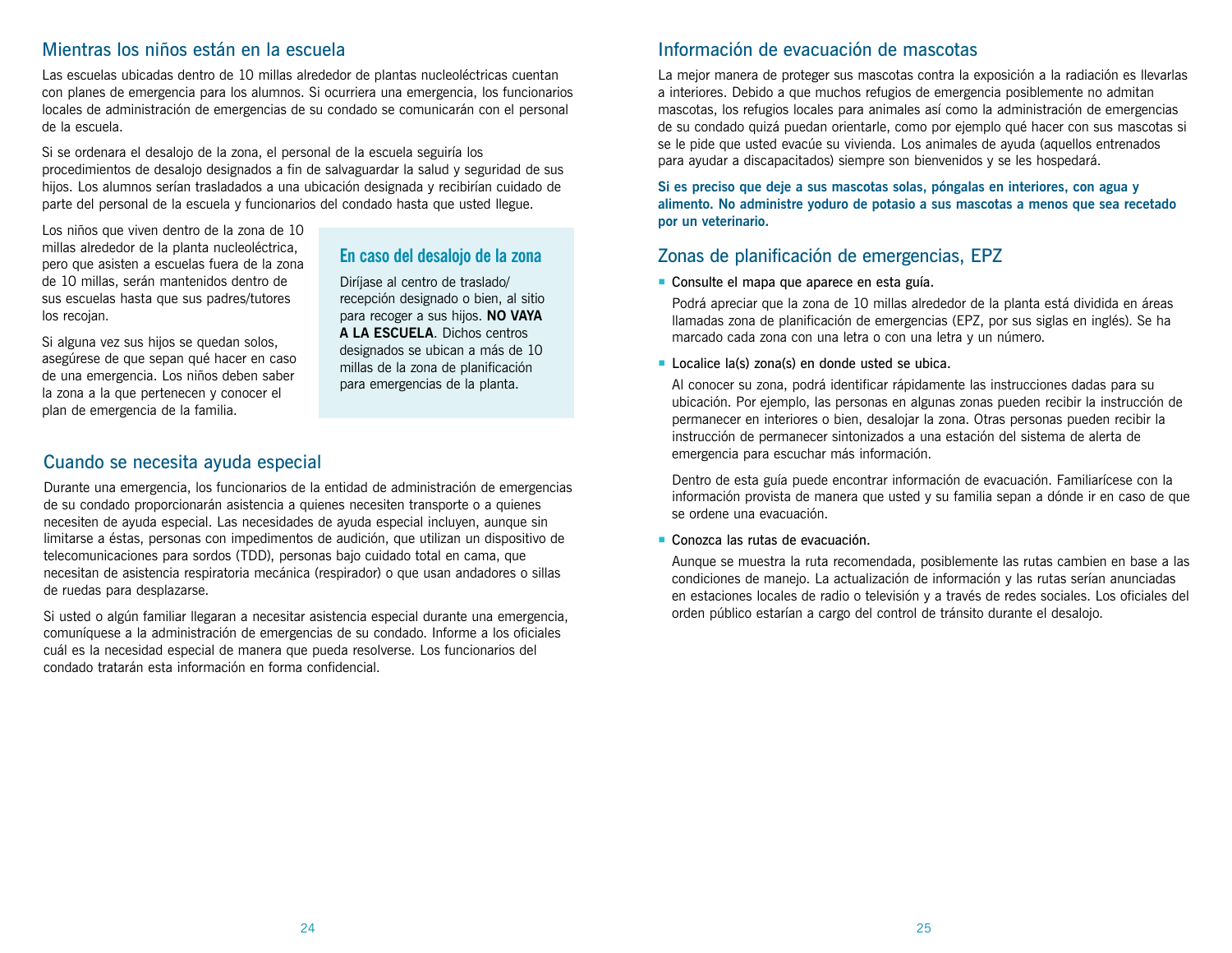### Comprenda qué es la clasificación de emergencias

La Comisión Reguladora de Energía Nuclear de los Estados Unidos (NRC) define cuatro clasificaciones de emergencias que pudieran ocurrir en una planta nucleoeléctrica. Duke Energy se comunicaría con autoridades federales, estatales y locales en cada una de las siguientes situaciones:

**Unusual Event** – Acontecimiento inusual es el menos serio de las cuatro clasificaciones de emergencia e implica una situación operativa/de seguridad de menor nivel. No existe ningún impacto para el público; no es necesario que el público tome alguna medida.

**Alert** – Alerta es el segundo nivel en aumento de significado, implica una situación operativa/de seguridad que quizá afecte la seguridad de la planta nucleoeléctrica. No existe impacto alguno para el público. Los funcionarios para casos de emergencias posiblemente preparen a los centros de emergencia; diseminarán información al público según sea necesario.

**Site Area Emergency** – Emergencia en los recintos de la planta es el tercer nivel en aumento de significado, implica una situación mayor operativa/de seguridad que podría afectar la seguridad de la planta nucleoeléctrica. Posiblemente se activen las sirenas para alertar al público a que escuche la estación transmisora local de radio y televisión para obtener información. Los niveles de radioactividad fuera de la planta no deberán exceder los lineamientos federales.

**General Emergency** – Emergencia general es la más seria de las cuatro clasificaciones e implica una situación seria operativa/de seguridad. Posiblemente se activen las sirenas. Los funcionarios para casos de emergencias tomarían medidas para proteger al público. Las estaciones transmisoras locales de radio y televisión darían instrucciones a las personas en las zonas afectadas. Los niveles de radioactividad fuera de la planta posiblemente excedan los lineamientos federales. Quizá se les diga a las personas afectadas que permanezcan en interiores, que se refugien en el lugar donde están, que desalojen el área y/o que tomen yoduro potásico (KI).

### **Medidas de protección que debe tomar el público**

En caso de que se presentara una emergencia en la planta nucleoeléctrica, los funcionarios del condado y el estado ofrecerían información acerca de qué medidas tomar. Es importante conservar la calma y seguir las instrucciones indicadas por los funcionarios del condado y el estado. Quizá se le pida que:

- **1.** Entre a interiores y permanezca ahí
- **2.** Se refugie en el lugar donde esté
- **3.** Desaloje la zona
- **4.** Tome yoduro potásico (KI)

Dependiendo del caso, algunas veces permanecer en interiores es más seguro que desalojar la zona. Los funcionarios de emergencias tienen la información más reciente; por lo tanto, siga sus instrucciones.

### Comprenda qué es la radiación

**La radiación es una parte natural de nuestro ambiente.** Estamos constantemente expuestos a radiaciones provenientes del mundo a nuestro alrededor – a esto se le llama radiación de fondo. Las fuentes de la radiación de fondo incluyen el sol, el aire que respiramos, el suelo, las plantas, los materiales usados en la construcción y aún nuestro

propio organismo. También nos encontramos expuestos a las fuentes de radiación artificial o industrial, como los rayos X de las instituciones médicas y dentales, los detectores de humo y los televisores. La exposición a cantidades excesivas de radiación puede ser dañina, incluso mortal. La cantidad de radiación emitida durante la operación normal de una planta nucleoléctrica es muy pequeña, de hecho más pequeña que la cantidad de radiación recibida durante un viaje en avión de costa a costa en el país.



Los planes de emergencia están diseñados para protegerle en el caso poco probable de una emergencia en una planta nucleoléctrica. Los gobiernos estatales y locales también cuentan con pautas para proteger al público. Dichas pautas ofrecen medidas de protección en el caso poco probable de una emergencia en una emisión radioactiva. Los funcionarios transmitirían instrucciones para protegerle si se esperan niveles de radiación al límite o por encima de estas pautas.

Para obtener más información sobre la radiación, visite: **[nrc.gov](http://nrc.gov)**.

### Estaciones del sistema de alerta en caso de emergencia

Las siguientes estaciones de radio participarán en los anuncios del Sistema de Alerta en Caso de Emergencia, si ocurriera una.

Si oye varios sonidos de sirena, con tres minutos de duración, sintonice a una de las siguientes estaciones para obtener más información:

#### **94.7 WQDR-FM**

**105.1 WDCG-FM**

#### **NOAA Weather Radio – Todos los peligros**

Otras estaciones de radio y televisión también transmitirán información e instrucciones en una situación de emergencia.

Los hogares ubicados dentro de un radio de cinco millas alrededor de la planta reciben radios con tono de alerta que emiten información del sistema de alerta de emergencia o sobre las condiciones del tiempo. Para escuchar el tono de alerta, posiblemente necesite oprimir el botón "WEATHER" (condiciones del tiempo). Si necesita ayuda con el radio de Duke Energy Progress, comuníquese al teléfono 800.452.2777.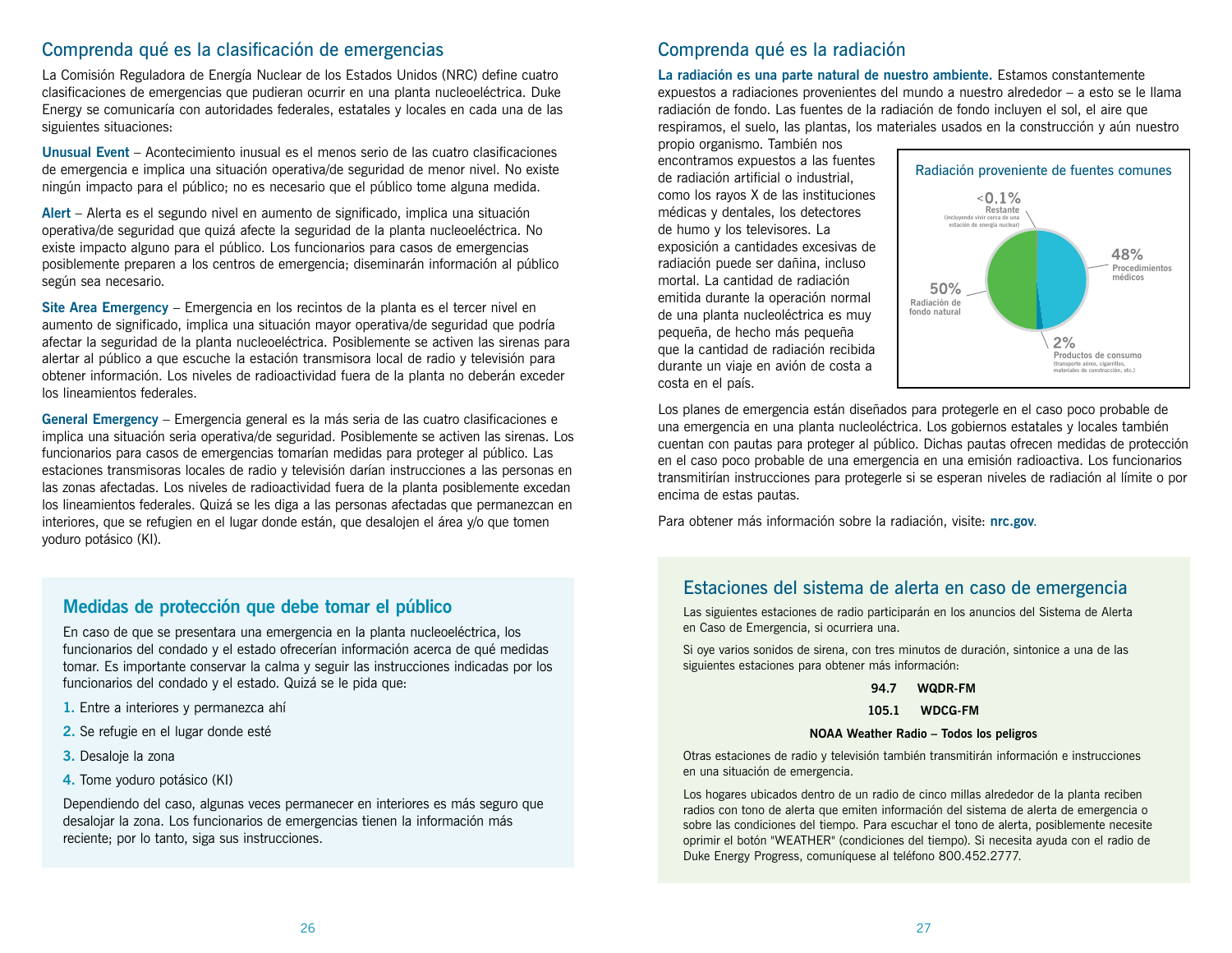## Escuelas en la zona EPZ y Escuelas de traslado

| <b>Institución</b>                      | $Z$ ona | Escuela de traslado                     |  |
|-----------------------------------------|---------|-----------------------------------------|--|
| <b>Escuelas preparatorias</b>           |         |                                         |  |
| Apex Friendship High School             | B       | Garner High School (Garner)             |  |
| Apex High School                        | E       | Green Level High School (Cary)          |  |
| Fuquay-Varina High School               | G       | Garner High School (Garner)             |  |
| Holly Springs High School               | F       | Southeast Raleigh High School (Raleigh) |  |
| Seaforth High School                    | M       | Northwood High School (Pittsboro)       |  |
| Southern Wake Academy                   | G       | Garner High School (Garner)             |  |
| Thales Academy Jr/Sr High School        | B       | Sanderson High School (Raleigh)         |  |
| <b>Escuelas intermedias</b>             |         |                                         |  |
| Apex Friendship Middle School           | B       | Garner High School (Garner)             |  |
| Apex Middle School                      | E       | Leesville Road High School (Raleigh)    |  |
| Fuquay-Varina Middle School             | G       | Millbrook High School (Raleigh)         |  |
| Holly Grove Middle School               | F       | Southeast Raleigh High School (Raleigh) |  |
| Holly Ridge Middle School               | F       | Southeast Raleigh High School (Raleigh) |  |
| Lufkin Road Middle School               | E       | Leesville Road High School (Raleigh)    |  |
| St. Mary Magdalene Catholic School      | E       | Cardinal Gibbons High School (Raleigh)  |  |
| <b>Escuelas primarias</b>               |         |                                         |  |
| Apex Elementary School                  | E       | Sanderson High School (Raleigh)         |  |
| <b>Baucom Elementary School</b>         | E       | Leesville Road High School (Raleigh)    |  |
| <b>Buckhorn Creek Elementary School</b> | G       | Southeast Raleigh High School (Raleigh) |  |
| Herbert Akins Road Elementary School    | G       | Millbrook High School (Raleigh)         |  |
| <b>Holly Grove Elementary School</b>    | F       | Southeast Raleigh High School (Raleigh) |  |
| <b>Holly Ridge Elementary School</b>    | F       | Knightdale High School (Knightdale)     |  |
| <b>Holly Springs Elementary School</b>  | F       | Knightdale High School (Knightdale)     |  |
| Lincoln Heights Elementary School       | G       | Millbrook High School (Raleigh)         |  |
| <b>Moncure Elementary School</b>        | M       | Northwood High School (Pittsboro)       |  |
| The New School Inc. Montessori          | F       | Southeast Raleigh High School (Raleigh) |  |
| <b>Oakview Elementary School</b>        | F       | Sanderson High School (Raleigh)         |  |
| <b>Olive Chapel Elementary School</b>   | E       | Leesville Road High School (Raleigh)    |  |
| Pine Springs Preparatory School         | F       | Knightdale High School (Knightdale)     |  |
| <b>Scotts Ridge Elementary School</b>   | E       | Millbrook High School (Raleigh)         |  |
| Thales Academy (Apex)                   | E       | Sanderson High School (Raleigh)         |  |
| Thales Academy (Holly Springs)          | F       | Sanderson High School (Raleigh)         |  |

## Escuelas en la zona EPZ y Escuelas de traslado

| <b>Institución</b>                                                                                                             | <b>Zona</b> | Escuela de traslado                     |  |
|--------------------------------------------------------------------------------------------------------------------------------|-------------|-----------------------------------------|--|
| Centros para el cuidado de niños                                                                                               |             |                                         |  |
| Las instituciones para el cuidado de niños<br>llevarán a los niños a la escuela de<br>traslado para la zona donde se sitúa ese |             | Sanderson High School (Raleigh)         |  |
|                                                                                                                                |             | Southeast Raleigh High School (Raleigh) |  |
|                                                                                                                                | G           | Garner High School (Garner)             |  |
| centro para cuidado de niños.                                                                                                  | н           | Harnett Central Middle School (Angier)  |  |
|                                                                                                                                | M           | Northwood High School (Pittsboro)       |  |

Para ver las rutas de evacuación y un mapa interactivo de las zonas de planificación de emergencias, visite **[duke-energy.com/NuclearEP](http://duke-energy.com/NuclearEP)**.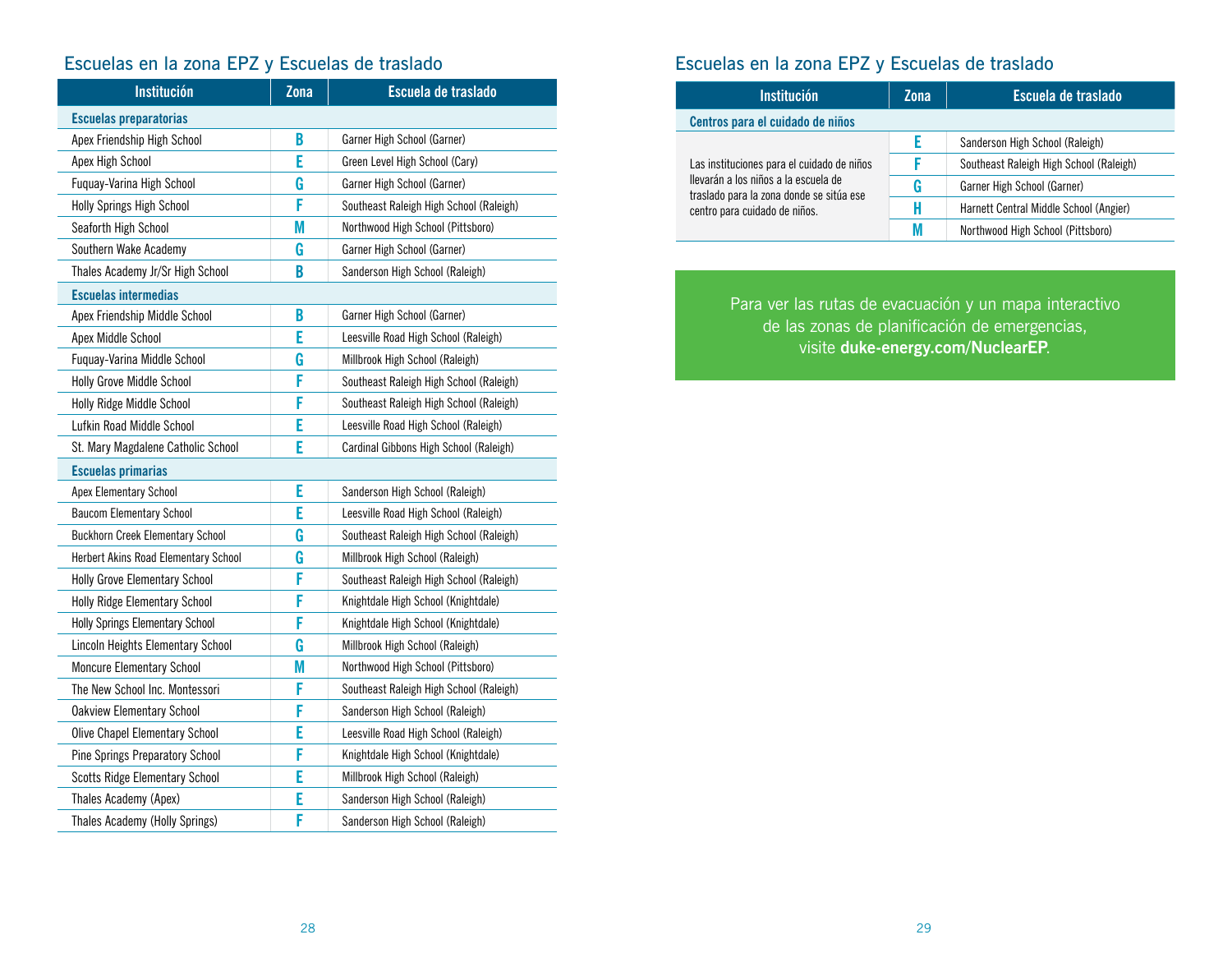## Rutas de evacuación y Centros de recepción para el público en general

| Zona                       | Ruta primaria de evacuación                                                                                                                                                                                                                                                                                                                                                                                                                                                                                                                                                                                                                                                                                                       | <b>Centro de</b><br>recepción              |
|----------------------------|-----------------------------------------------------------------------------------------------------------------------------------------------------------------------------------------------------------------------------------------------------------------------------------------------------------------------------------------------------------------------------------------------------------------------------------------------------------------------------------------------------------------------------------------------------------------------------------------------------------------------------------------------------------------------------------------------------------------------------------|--------------------------------------------|
| A<br>Condado de<br>Wake    | Por Shearon Harris Rd. (SR 1134) al norte hacia Old US Hwy. 1 (SR 1011) Al norte<br>por Old US 1 hacia New Hill-Olive Chapel Rd. (SR 1141). Al norte por New Hill-Olive<br>Chapel Rd. a US 64 este, hacia NC 540 este. Por NC 540 este hacia I-540 este, a<br>la salida 11 (Six Forks Rd.). A la derecha en Six Forks Rd. hacia Millbrook Rd. A la<br>derecha en Millbrook Rd., a la derecha en Dixon Dr. O BIEN Por Shearon Harris Rd.<br>(SR 1134) a New Hill- Holleman Rd. (SR 1127). A la izquierda en New Hill-<br>Holleman Rd., a US 1 hasta I-440 este. Al norte por I-440 hasta la salida 8B (Six<br>Forks Rd.). Al norte por Six Forks Rd. a Millbrook Rd. A la izquierda en Millbrook<br>Rd., a la derecha en Dixon Dr. | Sanderson<br><b>High School</b>            |
| A<br>Condado de<br>Chatham | Por US Hwy. 1 sur a Moncure-Pittsboro Rd. (SR 1012), al norte por el desvío NC<br>Hwy. 87 Bypass, al oeste por NC Hwy. 902 a Chatham Central High School.                                                                                                                                                                                                                                                                                                                                                                                                                                                                                                                                                                         | Chatham<br>Central<br><b>High School</b>   |
| В<br>Condado de<br>Chatham | Johnson Farm Road y Big Oak Drive hacia Poole Road este. Poole Road este a New<br>Hill-Olive Chapel Road a Route 1141. Al norte por New-Hill Olive Chapel Road a<br>Route 64. Al oeste en Route 64 a Route 15/501, Chapel Hill Road, salida 383. Al<br>norte en Route 15/501 a Northwood High School Road. Al oeste por Northwood<br>High School Road al centro de recepción.                                                                                                                                                                                                                                                                                                                                                     | Northwood<br><b>High School</b>            |
| В<br>Condado de<br>Wake    | Por New Hill-Holleman Rd. (SR 1127) norte hacia US 1 norte. Por US 1 norte hacia<br>I-440 este, a la salida 8B Six Forks Rd. Six Forks Rd. norte hacia Millbrook Rd. A la<br>izquierda en Millbrook Rd., a la derecha en Dixon Dr. O BIEN Por Poole Rd. este (SR<br>1903) en el Condado de Chatham y Barker Rd. (SR 1142) en el Condado de Wake<br>hasta New Hill-Olive Chapel Rd. (SR 1141). Al norte por New Hill-Olive Chapel Rd.<br>a US 64 este, hacia NC 540 este. Por NC 540 este hacia I-540 este, a la salida 11<br>(Six Forks Rd.). A la derecha en Six Forks Rd. hacia Millbrook Rd. A la derecha en<br>Millbrook Rd., a la derecha en Dixon Dr.                                                                       | Sanderson<br><b>High School</b>            |
| C<br>Condado de<br>Wake    | Por New Hill-Holleman Rd. (SR 1127) al sur hacia Avent Ferry Rd. (SR 1115). Por<br>Avent Ferry Rd. este, hacia NC Hwy. 55 Bypass. Continuar cruzando por NC Hwy.<br>55 Bypass en Avent Ferry Rd. hacia Holly Springs Rd. (SR 1152). A la derecha en<br>Holly Springs Rd.<br>O BIEN, New Hill Rd. (SR 1152) este hacia NC Hwy 55 Bypass. Continuar cruzando<br>por NC Hwy. 55 Bypass hacia Holly Springs Rd.<br><b>DESPUÉS:</b> Holly Springs Rd. (SR 1152) este hacia Tryon Rd. Tryon Rd. este hacia<br>Gorman St. A la izquierda en Gorman St. hacia I-40 este. Por I-40 este hacia la<br>salida 300 hacia Rock Quarry Rd. A la derecha en Rock Quarry Rd. hacia Southeast<br>Raleigh High School, a la derecha.                 | Southeast<br>Raleigh<br><b>High School</b> |
| D<br>Condado de<br>Wake    | Por Cass Holt Rd. (SR 1116) noreste hacia Rouse Rd. (SR 1125). Por Rouse Rd.<br>este hacia Piney Grove-Wilbon Rd. (SR 1101). Por Piney-Grove Wilbon Rd. sur a<br>Wilbon Rd. (SR 1110). Por Wilbon Rd. este hacia Judd Parkway. Por Judd Parkway<br>hacia US 401(Main St). A la izquierda en dirección norte de US 401. Por US 401 en<br>dirección norte hacia Mechanical Blvd. A la derecha en Mechanical Blvd., a la<br>derecha en US 70 este. Por US 70 este, hacia la salida Yeargan Road. A la derecha<br>en Yeargan Rd. hacia Coldwater Dr. A la izquierda en Coldwater Dr, a la derecha en<br>Spring Dr.                                                                                                                    | Garner<br><b>High School</b>               |

## Rutas de evacuación y Centros de recepción para el público en general

| Zona                       | Ruta primaria de evacuación                                                                                                                                                                                                                                                                                                                                                                                                                                                                                                                                                                                                                                                                                                                                                                                                                                                                                                                                 | Centro de<br>recepción                         |
|----------------------------|-------------------------------------------------------------------------------------------------------------------------------------------------------------------------------------------------------------------------------------------------------------------------------------------------------------------------------------------------------------------------------------------------------------------------------------------------------------------------------------------------------------------------------------------------------------------------------------------------------------------------------------------------------------------------------------------------------------------------------------------------------------------------------------------------------------------------------------------------------------------------------------------------------------------------------------------------------------|------------------------------------------------|
| D<br>Condado de<br>Harnett | De Rollins Mill Rd., Hobby Rd. y Auger Hole Rd. sur hacia NC Hwy. 42, al este hacia<br>Oakridge Duncan Rd. (SR 1409), al sur a Christian Light Rd. (SR 1412), al sur a<br>Rawls Church Rd. (SR 1415) a US Hwy. 401 hacia Kipling, tomar SR 2215 al este<br>cruzando NC Hwy. 210 hacia Harnett Central Middle School.                                                                                                                                                                                                                                                                                                                                                                                                                                                                                                                                                                                                                                        | <b>Harnett Central</b><br><b>Middle School</b> |
| E<br>Condado de<br>Wake    | Por NC Hwy. 55 hacia US 64, hasta NC 540 este. Por NC 540 este hacia I-540<br>este, hacia la salida 11 (Six Forks Rd.). A la derecha en Six Forks Rd. hacia<br>Millbrook Rd. A la derecha en Millbrook Rd., a la derecha en Dixon Dr. O BIEN Por<br>NC Hwy. 55 hacia US 1 norte hasta I-440 este. Al norte por I-440 hasta la salida<br>8B (Six Forks Rd.). Al norte por Six Forks Rd. a Millbrook Rd. A la izquierda en<br>Millbrook Rd., a la derecha en Dixon Dr.                                                                                                                                                                                                                                                                                                                                                                                                                                                                                        | Sanderson<br><b>High School</b>                |
| F<br>Condado de<br>Wake    | Por Avent Ferry Rd. (SR 1115) este, hacia NC Hwy. 55 Bypass. Continuar cruzando<br>por NC Hwy. 55 Bypass en Avent Ferry Rd. hacia Holly Springs Rd. (SR 1152). A la<br>derecha en Holly Springs Rd.<br><b>O BIEN, New Hill Rd. (SR 1152) este hacia NC Hwy. 55 Bypass. Continuar</b><br>cruzando por NC Hwy. 55 Bypass hacia Holly Springs Rd.<br>O BIEN: Por Main St. (NC Hwy. 55) hacia Holly Springs Rd. Vuelta al este en Holly<br>Springs Rd.<br>O BIEN: Por Bass Lake Rd. hacia Holly Springs Rd. Vuelta al este en Holly Springs Rd.<br>O BIEN: Por Sunset Lake Rd. hacia Holly Springs Rd. Vuelta al este en Holly<br>Springs Rd.<br><b>DESPUES:</b> Por Holly Springs Rd. al este hacia Tryon Rd. a la derecha en Tryon Rd.<br>hacia Gorman St., a la izquierda en Gorman St. hacia I-40 al este. Por I-40 este<br>hacia la salida 300 hacia Rock Quarry Rd. A la derecha en Rock Quarry Rd. hacia<br>Southeast Raleigh High School, a la derecha. | Southeast<br>Raleigh<br><b>High School</b>     |
| G<br>Condado de<br>Wake    | Por Rouse Rd. (SR 1125) este hacia Piney Grove-Wilbon Rd. (SR 1101). Por Piney-<br>Grove Wilbon Rd. sur a Wilbon Rd. (SR 1110). Por Wilbon Rd. este hacia Judd<br>Parkway. Por Judd Parkway hacia US 401 (Main St). A la izquierda en dirección<br>norte de US 401.<br>O BIEN: NC Hwy. 42 (W. Academy St.) al este hacia US 401 norte (Main St.). A la<br>izquierda en dirección norte de US 401.<br><b>O BIEN:</b> Por Hilltop-Needmore Rd. a US 401 norte. A la izquierda en US 401 norte.<br><b>DESPUÉS:</b> Por US 401 al norte a Mechanical Blvd. A la derecha en Mechanical<br>Blvd, a la derecha en US 70 este. Por US 70 este, hacia la salida Yeargan Rd. A la<br>derecha en Yeargan Rd. hacia Coldwater Dr. A la izquierda en Coldwater Dr, a la<br>derecha en Spring Dr.                                                                                                                                                                         | Garner<br><b>High School</b>                   |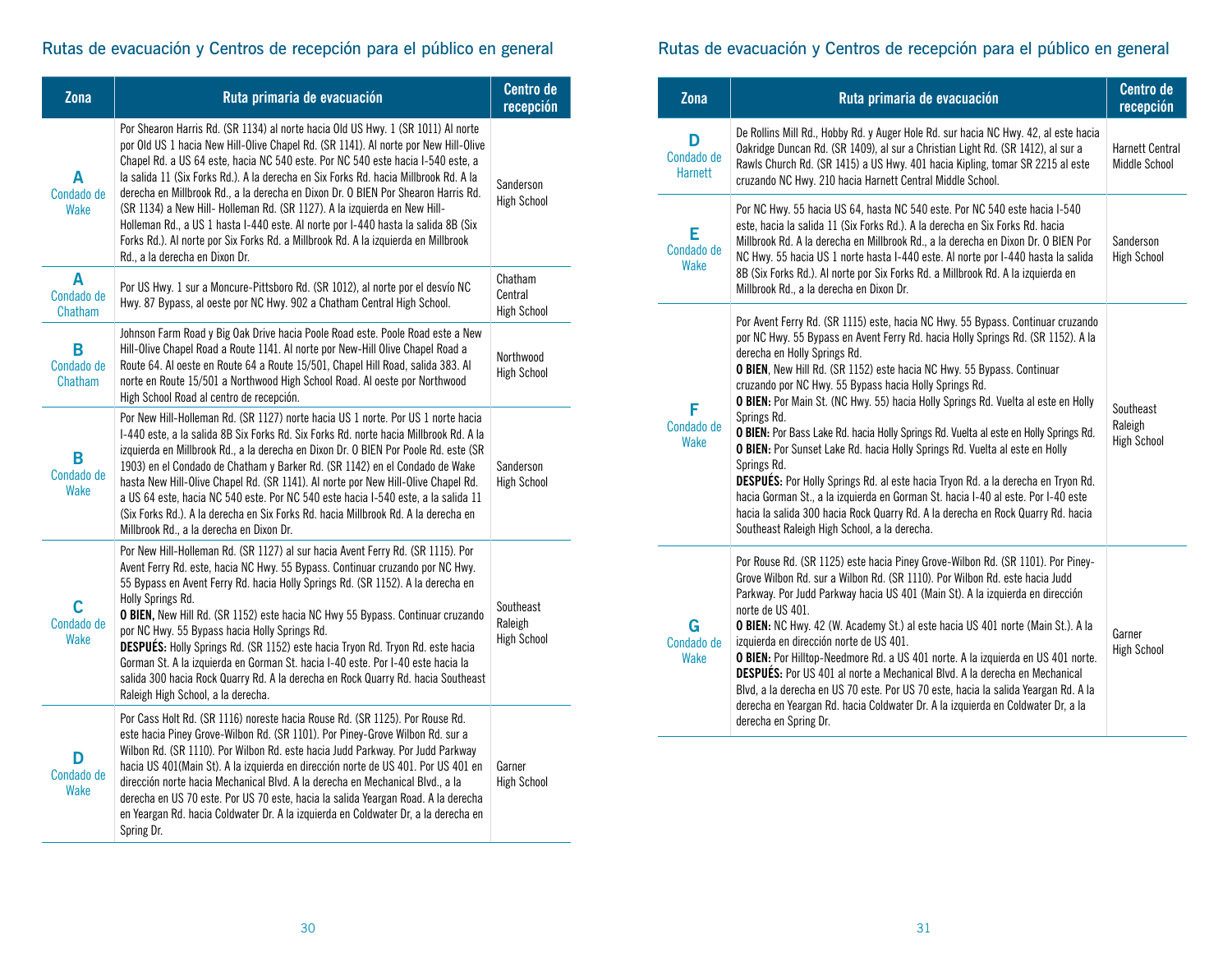## Rutas de evacuación y Centros de recepción para el público en general

| Zona                              | Ruta primaria de evacuación                                                                                                                                                                                                                                                                                                                                                                                                                                                                                                                                                  | <b>Centro de</b><br>recepción            |
|-----------------------------------|------------------------------------------------------------------------------------------------------------------------------------------------------------------------------------------------------------------------------------------------------------------------------------------------------------------------------------------------------------------------------------------------------------------------------------------------------------------------------------------------------------------------------------------------------------------------------|------------------------------------------|
| н<br>Condado de<br><b>Harnett</b> | De Cokesbury Rd. (SR 1403), Oakridge River Rd. (SR 1418), Rawls Church Rd. (SR<br>1415) y Baptist Grove Rd. (SR 1427), al este hacia US Hwy. 401 hacia Kipling,<br>tomar SR 2215 este, cruzando NC Hwy. 210 hacia Harnett Central Middle School.<br>O BIEN: Por NC Hwy. 42 este a Oakridge Duncan Rd. (SR 1409), al sur a Christian<br>Light Rd. (SR 1412), al sur hasta Rawls Church Rd. (SR 1415) to US Hwy. 401<br>hacia Kipling, tomar SR 2215 al este cruzando NC Hwy. 210 hacia Harnett Central<br>Middle School.                                                      | <b>Harnett Central</b><br>Middle School  |
| Condado de<br>Lee                 | Por Poplar Springs Church Rd. (SR 1537) oeste, o por Buckhorn Rd. (SR 1538) a<br>NC Hwy. 42 cruzando US Hwy. 421/Hwy. 87 a NC Hwy. 78 (Tramway Rd.) a<br>Southern Lee High School.<br>O BIEN: Por Buckhorn Rd. (SR 1538) oeste a East Harrington Rd., a la derecha en<br>Main St. a NC Hwy. 42 oeste, cruzando US Hwy. 421/Hwy. 87 a NC Hwy. 78<br>(Tramway Rd.) a Southern Lee High School.                                                                                                                                                                                 | Southern Lee<br><b>High School</b>       |
| п<br>Condado de<br>Lee            | Por Lower Moncure Rd. (SR 1002) norte, desde Cletus Hall Rd. hacia Deep River<br>Rd. (SR 1466), a la izquierda en Deep River Rd. (SR 1466) hacia US Hwy. 1 sur, a<br>la izquierda en NC Hwy. 78 este (Tramway Rd.) hacia Southern Lee High School.<br>O BIEN: Por Lower Moncure Rd. (SR 1002) sur, desde Cletus Hall Rd. hacia Farrell<br>Rd. (SR 1423), a la derecha en Farrell Rd., a la izquierda en Osgood Rd. (SR 1422),<br>a la derecha en Colon Rd. (SR 1415) hacia US Hwy. 1 sur, a la izquierda en NC<br>Hwy. 78 este (Tramway Rd.) hacia Southern Lee High School. | Southern Lee<br><b>High School</b>       |
| Κ<br>Condado de<br>Chatham        | Por Christian Chapel Rd. (SR 1912) norte, desde la intersección de Moncure-Flat<br>Wood Rd. (SR 1924) a Old US Hwy. 1 (SR 1011), al oeste a través de Haywood y<br>Moncure a Moncure-Pittsboro Rd. (SR 1012), al norte hacia el desvío NC Hwy. 87<br>Bypass, al oeste por NC Hwy. 902 a Chatham Central High School. Chatham<br>Central High School.                                                                                                                                                                                                                         | Chatham<br>Central<br><b>High School</b> |
|                                   | O BIEN: Por Christian Chapel Rd. (SR 1912), al norte pasando Moncure-Flat Wood<br>Rd. (SR 1924) a Old US Hwy. 1 (SR 1011), al oeste a través de Haywood y Moncure<br>a Moncure-Pittsboro Rd. (SR 1012), al norte al desvío NC Hwy. 87 Bypass, al oeste<br>en NC 902 a Chatham Central High School.                                                                                                                                                                                                                                                                           | Chatham<br>Central<br><b>High School</b> |
|                                   | O BIEN: Desde la interseccipn de Moncure-Flat Wood Rd. (SR 1924) y Christian<br>Chapel Rd. (SR 1912), al sur por SR 1924 a Corinth Rd. (SR 1916), al sur a la NC<br>Hwy. 42 oeste cruzando US Hwy. 421/Hwy. 87 a NC Hwy. 78 oeste (Tramway Rd.)<br>hacia Southern Lee High School.                                                                                                                                                                                                                                                                                           | Southern Lee<br><b>High School</b>       |
|                                   | <b>O BIEN:</b> Por Corinth Rd. (SR 1916), al sur a NC Hwy. 42 oeste cruzando US Hwy.<br>421/Hwy. 87 a NC Hwy. 78 oeste (Tramway Rd.) hacia Southern Lee High School.                                                                                                                                                                                                                                                                                                                                                                                                         | Southern Lee<br><b>High School</b>       |

## Rutas de evacuación y Centros de recepción para el público en general

| Zona                       | Ruta primaria de evacuación                                                                                                                                                                                                                                                                              | <b>Centro de</b><br>recepción            |
|----------------------------|----------------------------------------------------------------------------------------------------------------------------------------------------------------------------------------------------------------------------------------------------------------------------------------------------------|------------------------------------------|
| Condado de<br>Chatham      | Por US Hwy. 1 sur a Moncure-Pittsboro Rd. (SR 1012), al norte por NC Hwy. 87<br>Bypass, al oeste por NC Hwy. 902 a Chatham Central High School.                                                                                                                                                          | Chatham<br>Central<br><b>High School</b> |
|                            | O BIEN: Por Pea Ridge Rd. (SR 1972) y New Elam Church Rd. (SR 1910), a US Hwy.<br>1 norte a Beaver Creek Rd. (SR 1008), al norte a US Hwy. 64 oeste, al norte a US<br>15-501 hacia Northwood High School.                                                                                                | Northwood<br><b>High School</b>          |
|                            | <b>O BIEN:</b> Por Olive-Chapel Rd. (SR 1901), al sur a Tody Goodwin Rd. (SR 1900 y SR<br>1975), al oeste a Beaver Creek Rd. (SR 1008), al norte a US Hwy. 64 oeste, al<br>norte por NC Hwy. 15-501 a Northwood High School.                                                                             | Northwood<br><b>High School</b>          |
|                            | O BIEN: Por US Hwy. 1 sur a Moncure-Pittsboro Rd. (SR 1012), al norte por NC<br>Hwy. 87 Bypass, al oeste por NC Hwy. 902 a Chatham Central High School.                                                                                                                                                  | Chatham<br>Central<br><b>High School</b> |
| М<br>Condado de<br>Chatham | Por Old US Hwy. 1 (SR 1011), al oeste a través de Haywood y Moncure a Moncure-<br>Pittsboro Rd. (SR 1012), al norte al desvío NC Hwy. 87 Bypass, al oeste por NC<br>Hwy. 902 a Chatham Central High School.                                                                                              | Chatham<br>Central<br><b>High School</b> |
|                            | <b>O BIEN:</b> Al sur por SR 1971 sur y SR 1931, al oeste a Moncure-Pittsboro Rd. (SR<br>1012), al norte hacia NC Hwy. 87 Bypass, al oeste por NC Hwy. 902 a Chatham<br>Central High School.                                                                                                             | Chatham<br>Central<br><b>High School</b> |
|                            | O BIEN: Por Gum Springs Church Rd. (SR 1943), que cambia de nombre a Hanks<br>Chapel Road hacia la carretera US Hwy. 64 este Business Route, al este hacia US<br>Hwy. 64 oeste, al norte por US Hwy. 15-501 a Northwood High School.                                                                     | Northwood<br><b>High School</b>          |
| N<br>Condado de<br>Chatham | Por NC Hwy. 751, Farrington Rd. (SR 1008), Holland Chapel Rd. y Horton's Pond<br>Rd., al sur a US Hwy. 64 oeste, al norte por US Hwy. 15-501 a Northwood High<br>School.                                                                                                                                 | Northwood<br><b>High School</b>          |
|                            | <b>O BIEN:</b> NC Hwy 751, Farrington Rd. (SR 1008), Holland Chapel Rd. y Hortons Pond<br>Rd., al sur a US Hwy. 64, al oeste por Alex Cockman Rd., al sur en NC Hwy. 902 a<br>Chatham Central High School. (Ruta más rápida; consistente con otra ruta del<br>área central de Chatham Central hacia 902) | Chatham<br>Central<br><b>High School</b> |
|                            | O BIEN: Por Green Level Rd. (SR 1742), y Luther Rd. (SR 1743) a NC Hwy. 751, al<br>sur a US Hwy. 64 oeste, al norte por NC Hwy. 15-501 a Northwood High School.                                                                                                                                          | Northwood<br><b>High School</b>          |